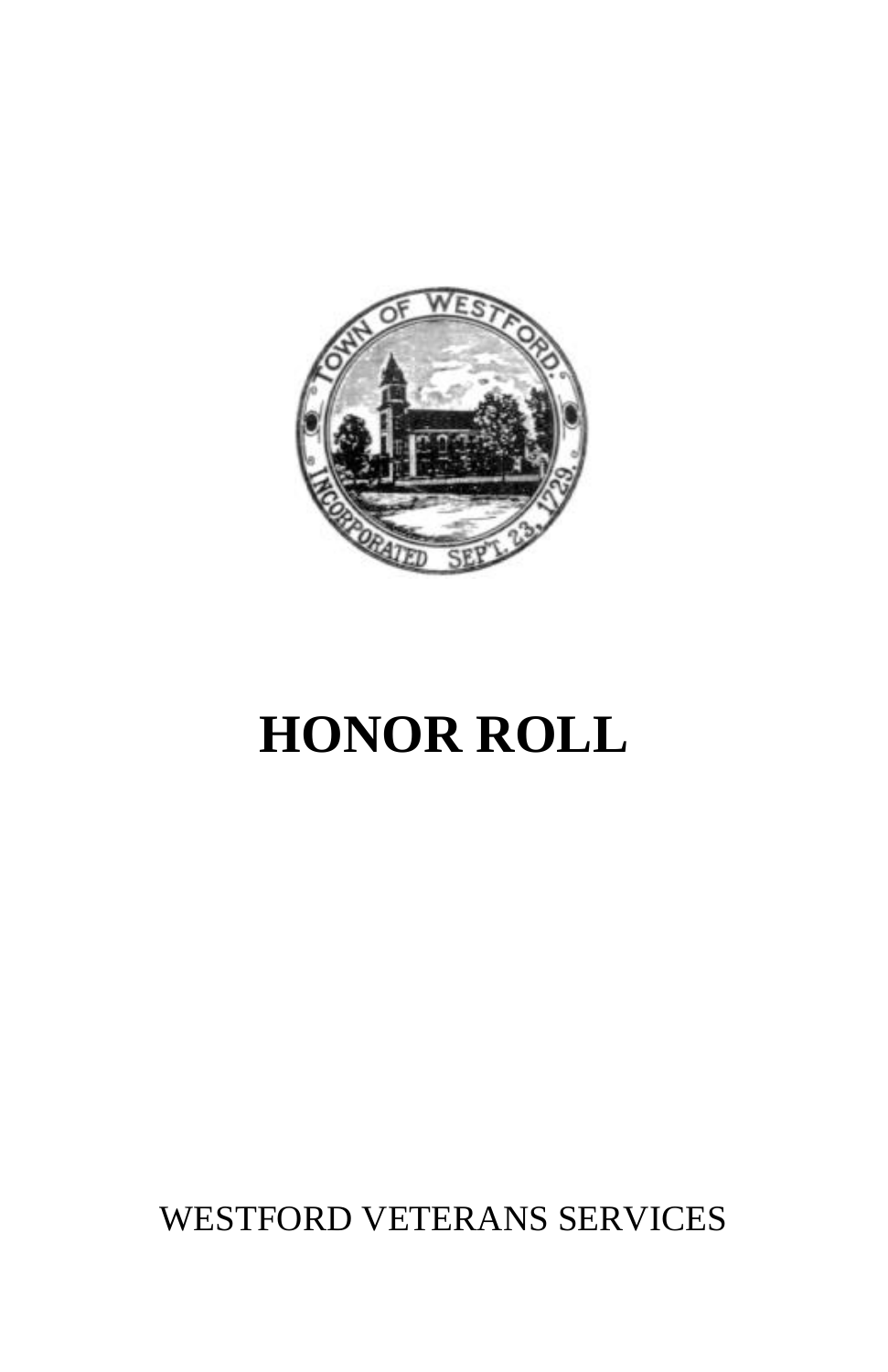The Westford Honor Roll honors veterans connected to the town who were killed in action or who lived in Westford for 35 years or more.

The Honor Roll is traditionally read aloud on Westford Common on Sunday, the day before Memorial Day, as part of the town remembrance events.

If you know of a veteran who you believe should be included on the Honor Roll or have any questions or comments, please contact the Westford Veterans Service office at (978) 392-1170 or [veterans@westfordma.gov](mailto:veterans@westfordma.gov)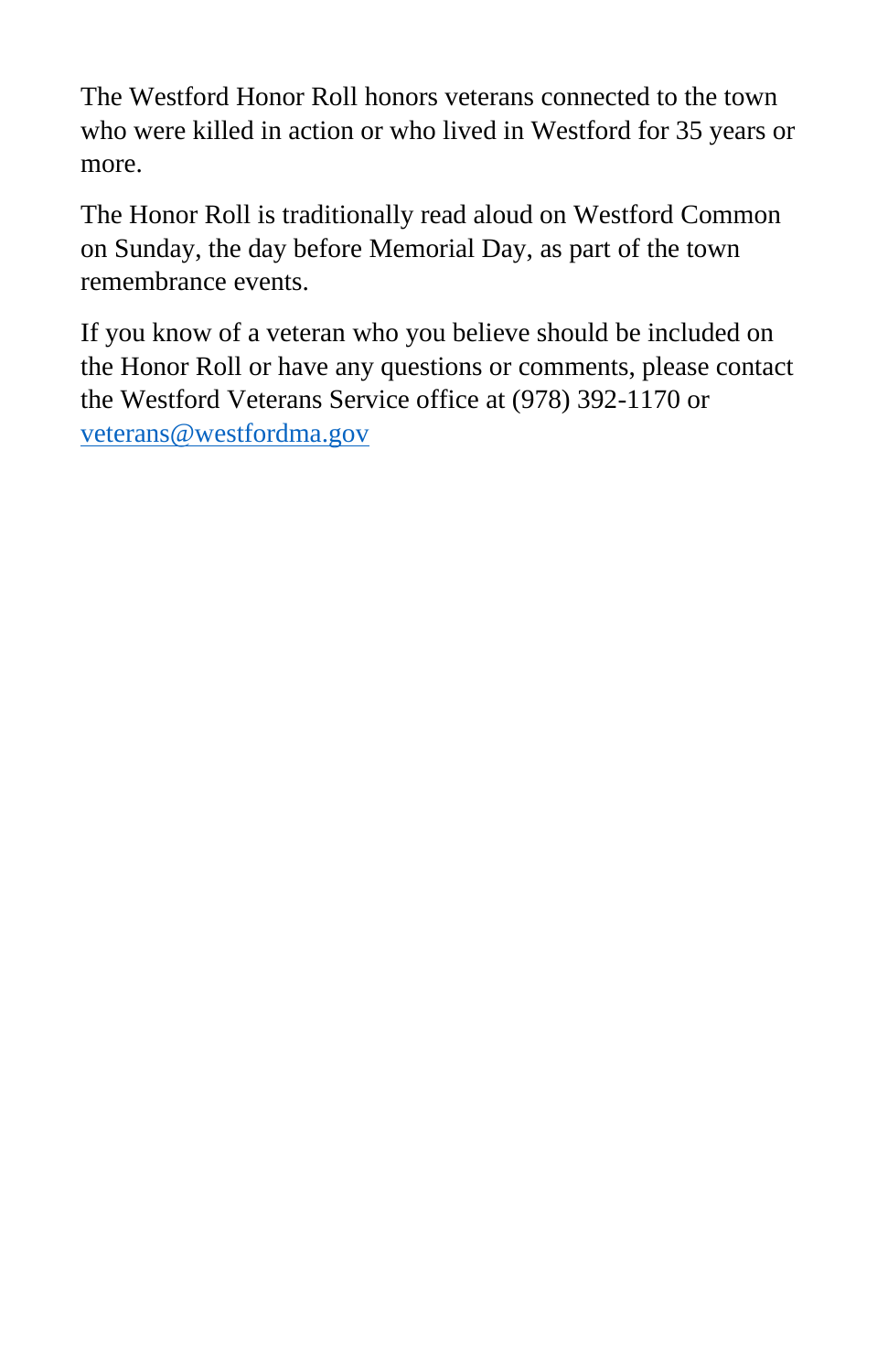## *Revolutionary War*

Oliver Barrett Ceasar Bason *Killed in Action* Oliver Bates Josiah Brooks Ephraim Cummings Daniel Dudley Jesse Dudley Paul Fletcher Raymond Fletcher Ebenezer Foster Jonathan Hadley *Killed in Action* Samuel Keyes Joseph Kidder Abijah Mason Joseph Minot *Killed in Action* John Nutting, Jr. Thomas Nutting John Parker Jethro Prince John Robinson Thomas Rogers *Killed in Action* Robert Skinner Joseph Weight, Jr. Stephen Wright

## *The War of 1812*

Joel Abbot Walter Abbot Oliver Fletcher *Killed in Action* James Kemp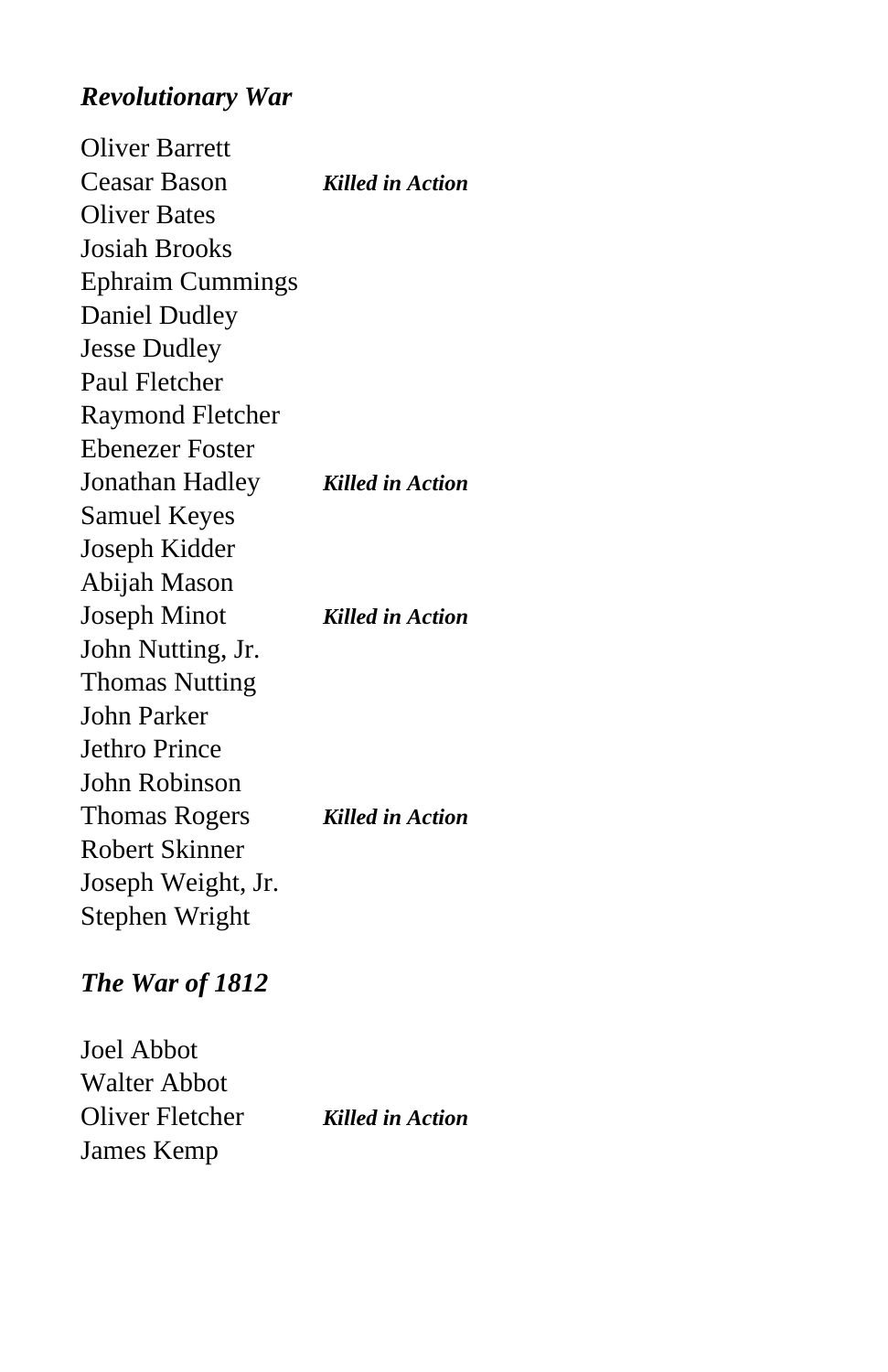### *The Civil War*

Harvey N. Bailey Wayland Francis Balch Ai Bicknell James Bicknell Nathan D. Bicknell *Killed in Action at Gettysburg* Savillion B. Coburn John Wesley Craig Reuben Wright Cummings William Dane *Killed in Action near Winchester, VA* Ancil Davis William Dinsmore Albert Wright Fletcher *Killed in Action at Port Hudson, LA* Joel Albro Fletcher James Tilly Flint *Killed in Action at Second Bull Run* Henry A. Friar John Harris *Killed in Action at Second Bull Run* Francis Perkins Howard Everett Edward Hutchins *Killed in Action at Resaca, GA* Warren Elbridge Hutchins Alfred Jackson *Killed in Action at Petersburg, VA* Franklin M. Jewett John Jubb Edward Keyes George M. Lawrence *Killed in Action at Resaca, GA* Joel F. Lawrence *Killed in Action* William Metcalf Charles Henry Miner Hiram Peabody Augustus Reed Charles B. Reed Luther Felton Reed *Killed in Action at Antietam* John F. Richards

George Warren Blodgett *Killed in Action at Deserted House, VA*

Thomas Jefferson Hutchins *Killed in Action at Lookout Mountain*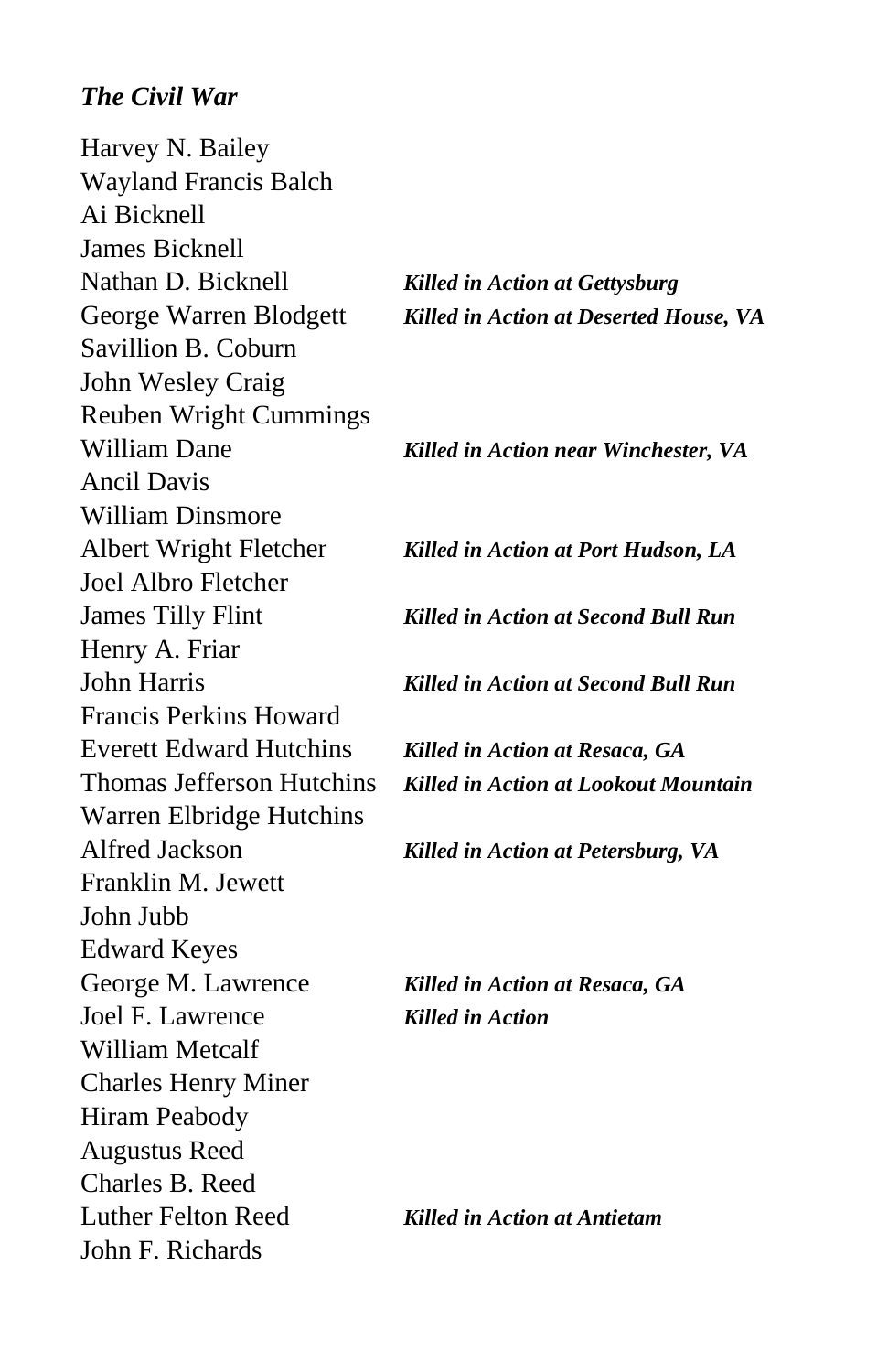*(The Civil War, continued)*

Alfred Austin Richardson Gardner Hamlin Richardson Patrick Sheahan *Killed in Action at Second Bull Run* William H. Shedd John Z. Taylor Dexter W. Waterman

#### *The Spanish-American War*

Alonzo A. Adams Fred Paul Collins Walter L. Cutler Robert Choate Dexter Madison Albro Foster Burton D. Griffth Frank D. O'Brien William Dickerman Pitkin Philip Reginald Prescott George Henry Whitney

#### *World War I*

Harry J. Aaron, Sr. Edward Moseley Abbot Howard J. Akerley William G. Atherton George L. Barry Edward J. Bechard *Killed in Action* Walter Orrin Beebe Henry August Beyer Edgar Caliste Bibeault Chester Everett Blaisdell Walter Lowell Blanchard Ernest Wilford Bridgford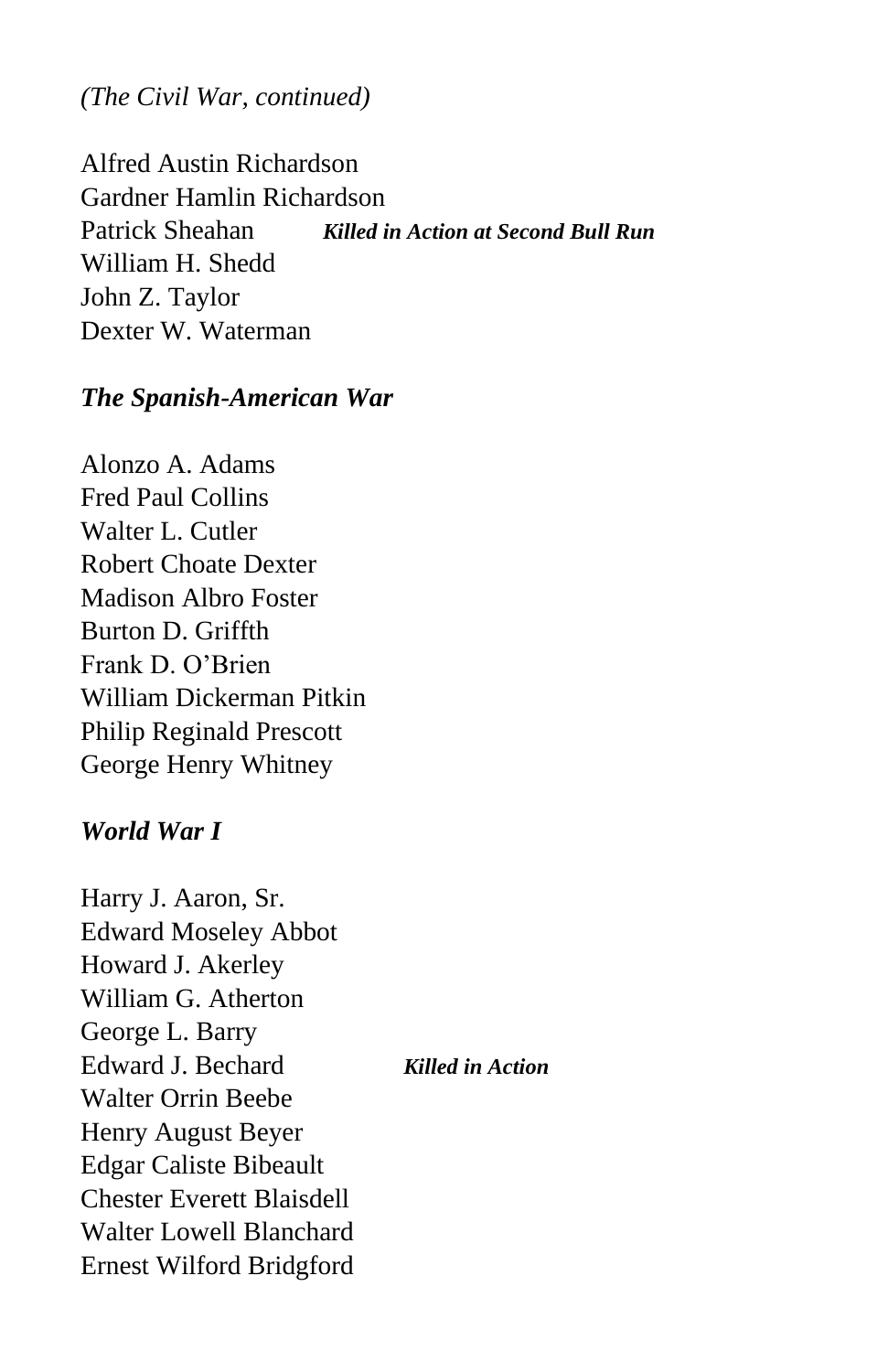Joseph Norbert Brule *Killed in Action* William Folland Buckingham John J. Burns Daniel Chester Caless Wilfred J. Carpentier Homer Oscar Chandonait Frank Edward Charlton Raymond Vincent Charlton Filippo Colasanti Leo James Connell Harold Frederick Connell Wiley Cooper Joseph Francis Costello, Sr. Thomas J. Costello *Killed in Action* Joseph Raymond Courchaine Henry Gilbert Edward Couture Dwight William Cowles James Hunter Crocker Ora Drew Darling Francis A. DaSilva Robert Choate Dexter Ralph A. Dodge William J. Duke Charles Franklin Dupee Donat Donald Dupuis Gustaf Eliason James Matthew Elliot Matthew F. Elliot Frederick J. Fitzpatrick, Sr. Ralph Andrew Fletcher William Carrol Furbush John B. Gray Arthur Theodore Greenslade, Sr. Alberic Grenier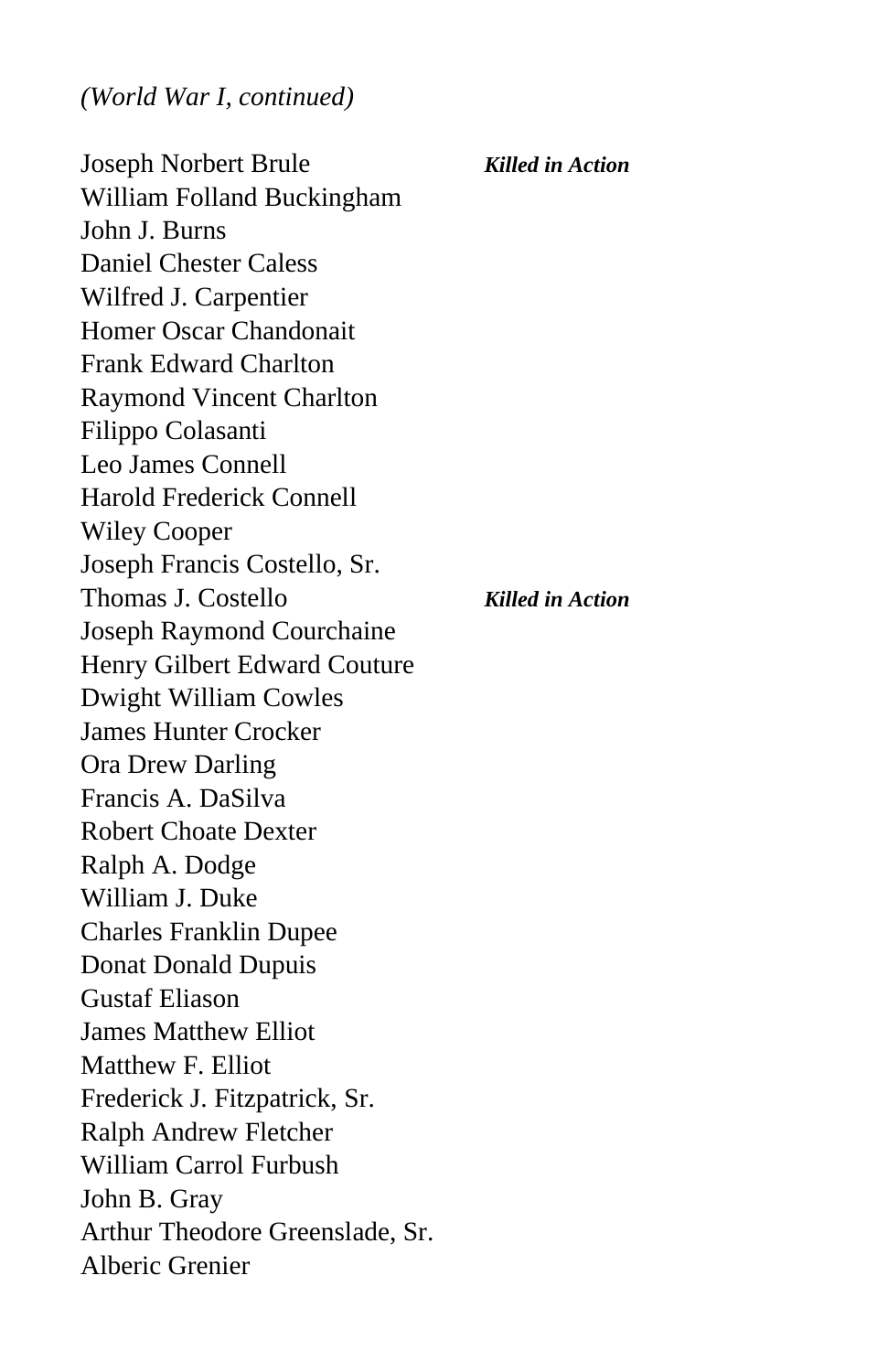Eddie Bernard Hallberg Edward Thomas Hanley Herbert Francis Hanley Axel Friedolf Hanson William Chauncey Harrington William Thomas Hart Jesse Clifford Heald Frederick Sullivan Healy Arthur Griffin Hildreth Clarence Edwin Hildreth Thomas Alfred Hughes, Sr. James Edward Jelley Lawrence P. Kane Francis J. Kearney Paul Walter Lahme, Sr. Napoleon Joseph Lanctot *Killed in Action* Adelard J. Langley *Killed in Action* Stanley Joseph Lavigne Austin Lawrence Lorenzo Joseph Lefebre Helen Jennie Lord Eva Mae Lord Antonio Lozzi *Killed in Action* Leon Cooley Mansfield Clarence Elmore McElman James Joseph McKniff John Thomas McKniff, Jr. William Hugh Mills Emile Joseph Arthur Milot Joseph Nadolny Carl Harry Nylander Margaret Clara O'Hara J. O'Niel Robert James Orr, Jr.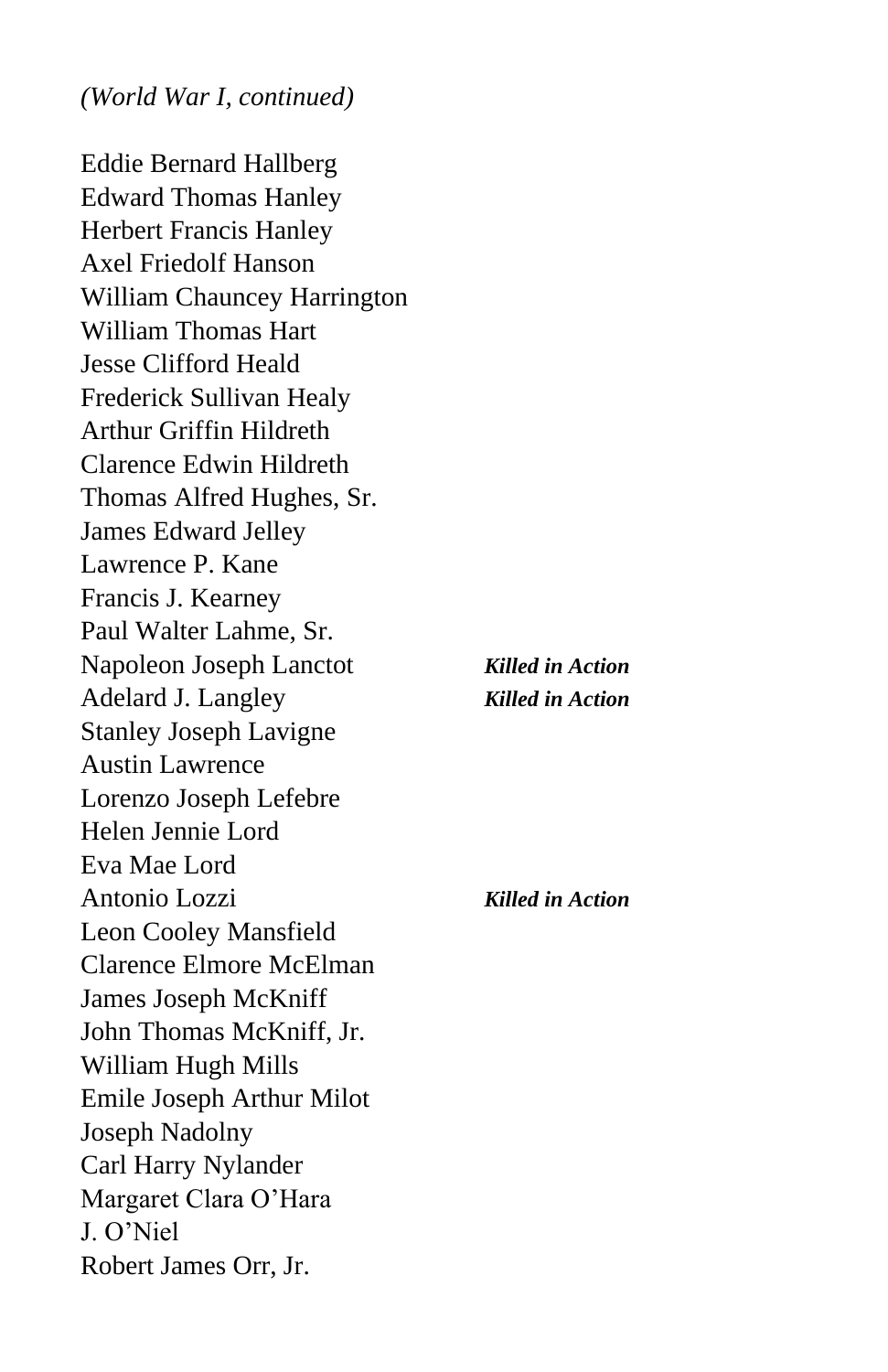Antonio Palermo *Killed in Action* George Harold Parsons Joseph John Perkins Frederick H. Picking Anthony Batista Pivirotto Miner William Pomeroy Thomas Stephen Rafferty, Jr. Alfred T. Reed Charles Versal Eastman Robey Edmund Dix Rogers Rufus Nelson Rowe Marden Homer Seavey Charles Nathan Sleeper Charles Smith, Jr. *Killed in Action* Edward J. Smith John William Spinner Samuel Stewart Fred M. Stuart Frank Sullivan Paul Edward Symmes Frank Daniel Tucker Ephraim Vickers Joseph George Walker Dr. Orion Vassar Wells Harry G. Whitney Ernest Tebbetts Wright, Sr. Norman Herbert Young Paul Estabrooke Zuver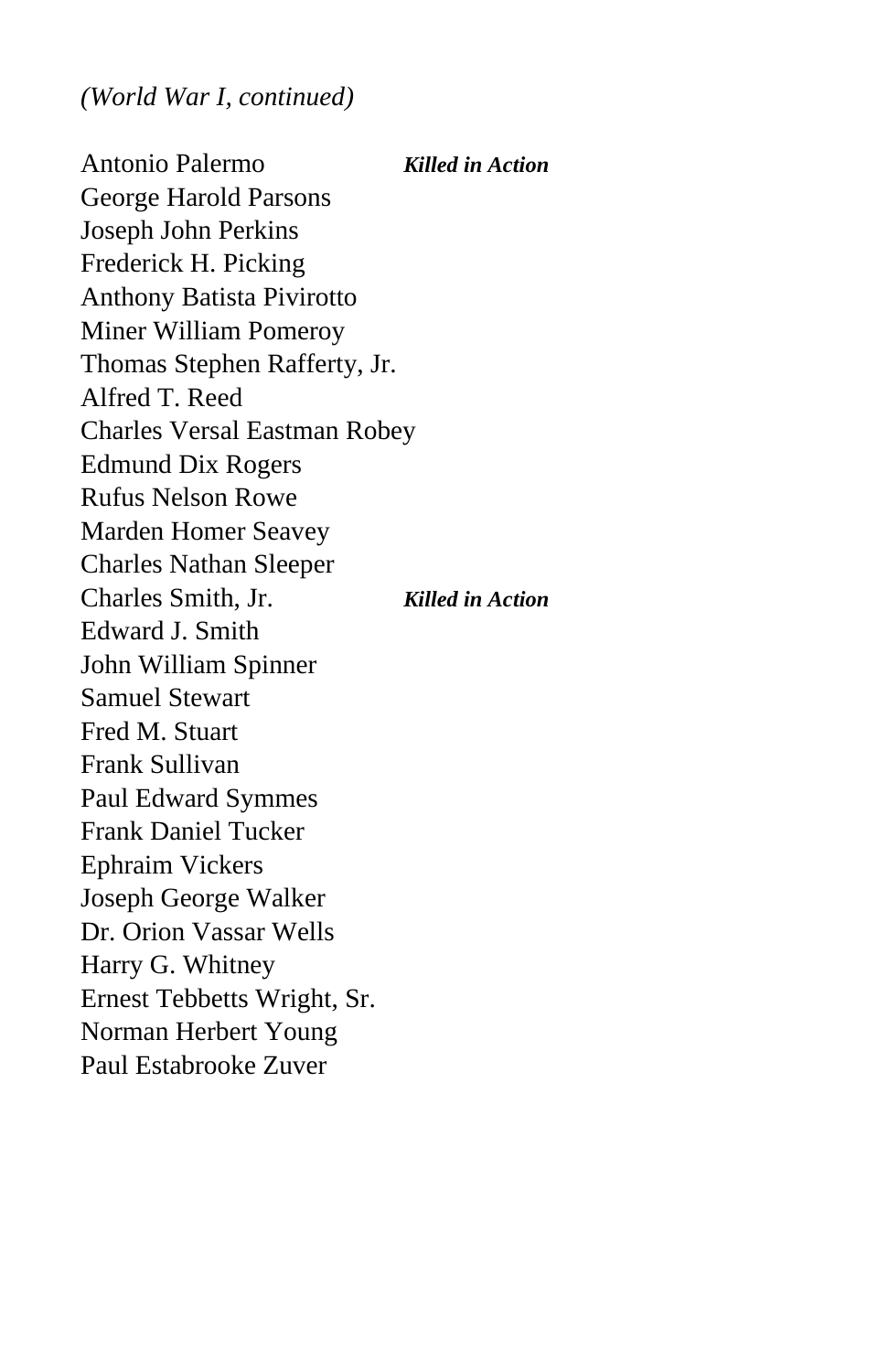## *World War II*

Harry Joseph Aaron, Jr. Arthur Andre Abbood George Abrahamson Robert Manfred Abrahamson Floyd Benjamin Aldrich Thomas Ross Aldrich, Jr. Chester Cloutman Allen John Alfred Allison Charles Edward Amico Carl Frederick Anderson, Jr. Louis J. Antonelli June Rita (LaMotte) Armstrong Edward J. Ashman Thomas Francis Astle John Alfred Axon Elwin Allen Bagley Kenneth A. Baker Frank Valentine Bale David Robert Barry George Leon Peter Barry James Vasilios Basinas Nicholas Vasilios Basinas Wilbur Charles Beard Russell Bruce Beaulieu Raymond A. Beauregard Wallace John Bechard Edward Ellsworth Beebe Willard Walter Beebe Alexander Belida Paul Belida Stephen James Belinsky Robert Halden Bell George Melbourne Bennett Albert Raymond Benoit, Jr.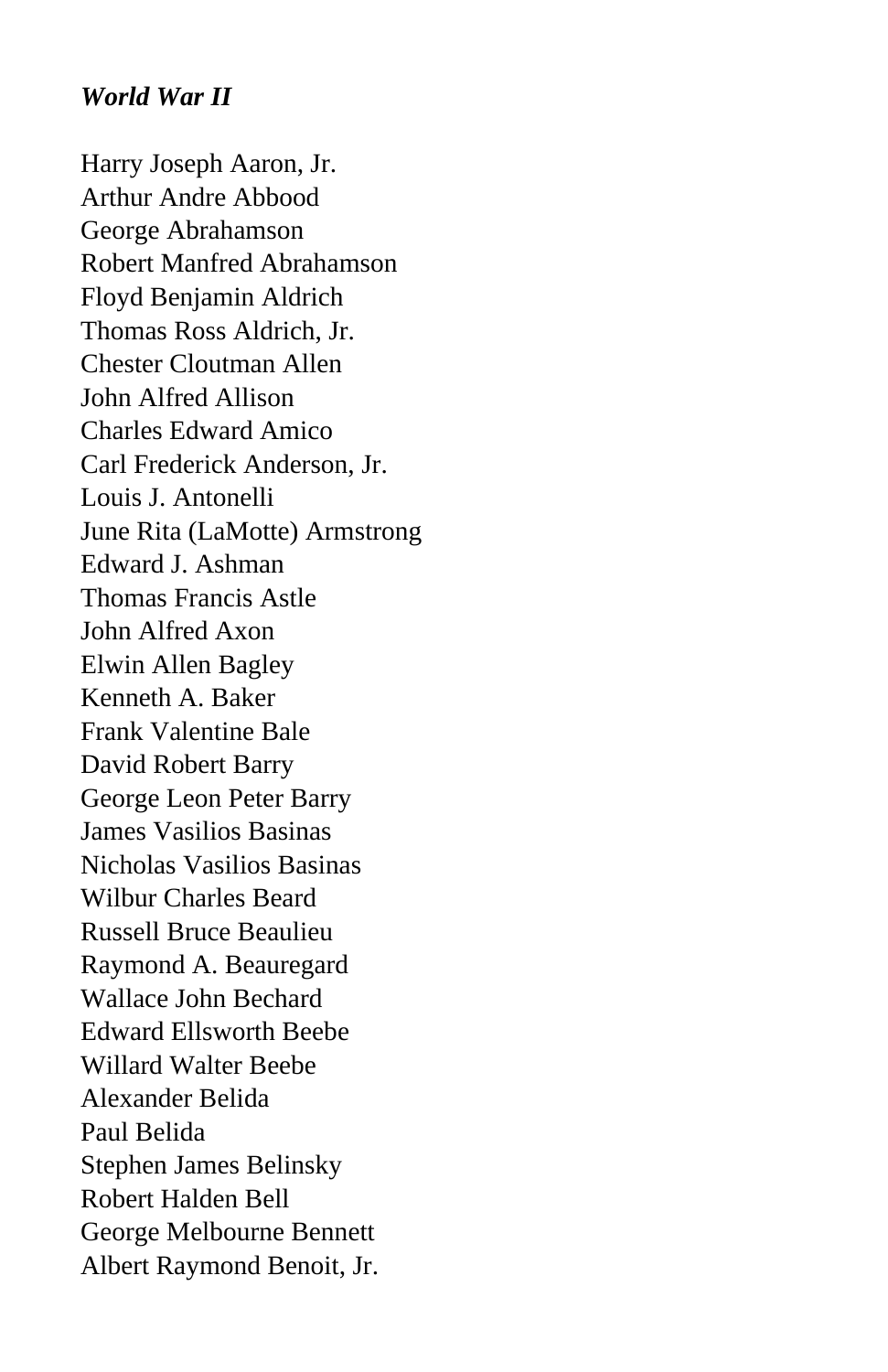Rudolph Joseph Bernier Stephen Gregory Beskalo Ralph Anthony Bettencourt Edgar Caliste Bibeault Edward Schoffstall Billman Robert Stanley Binns Carl Blake Lloyd Guild Blanchard Peter Bobryk Anthony Bohenko John Paul Bohenko, Sr. Lawrence Joseph Boisvert Richard Roland Boisvert Roland Edward Boisvert William Joseph Boisvert Hubert Everett Bolyea David R. Bonfiglio Roger Isles Bosworth Paul Henri Boutin Richard Joseph Bradley, Sr. Thomas J. Brady Ernest Bokene Brickett Andrew J. Britko James Henry Brown, Jr. Lawrence Currier Brown Stephen J. Brown Joseph Richard Brule Laurent Joseph Brule Joseph Philip Leo Brule Raymond Joseph Brule Joseph William Brunelle John H. Buchanan William H. Buchanan, Jr. Willis Edward "Bucky" Buckingham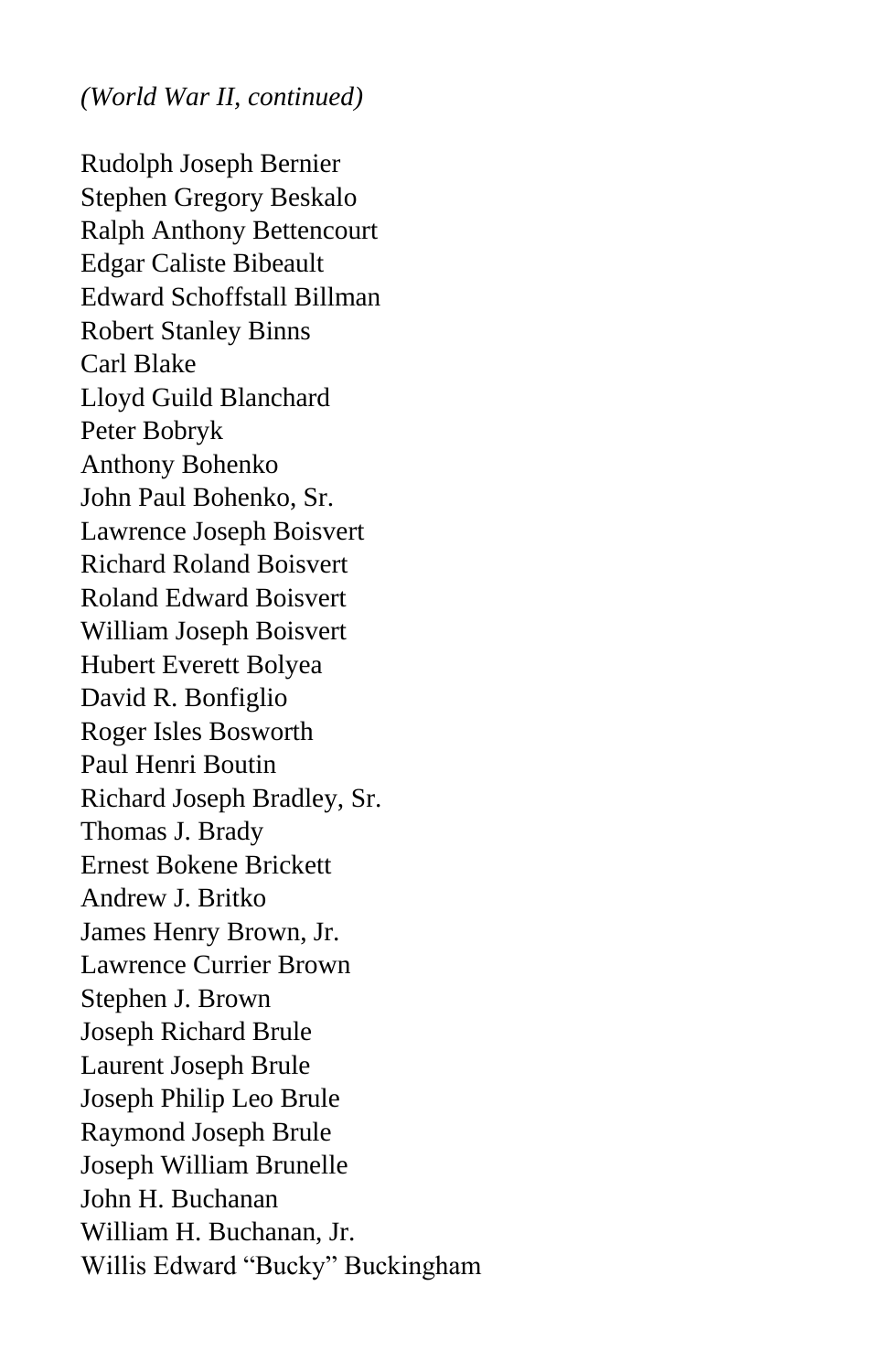Virginia Burke Joseph H. Burns Edward Leo Burns, Sr. George Wasil Butko Robert James Butterfield Chester Andrew Caless Edward Ross Callaway Henry Emory Cantin Robert Amedee Cantin Roland Joseph Cantin, Sr. John R. Carey Robert Joseph Carlo, Sr. Edgar Conrad Caron Raoul Lionel Caron Raymond J. Caron Franklin R. Carr Leslie Leonard Carroll, Jr. William Kittredge Carver Rex R. Case John J. Casey John William Cassidy, Jr. Robert V. Cassidy Joseph John Castanza Charles Francis Cavanaugh Bryant Read Chaplin Michael Leo Charlton Joseph Francis Charlton Wesley Gerald Charlton Robert E. Charron Joseph T. Chorney Herbert Shirley Clark John Joseph Coady, Jr. Leo Joseph Coan Owen Stanley Coldwell, Sr.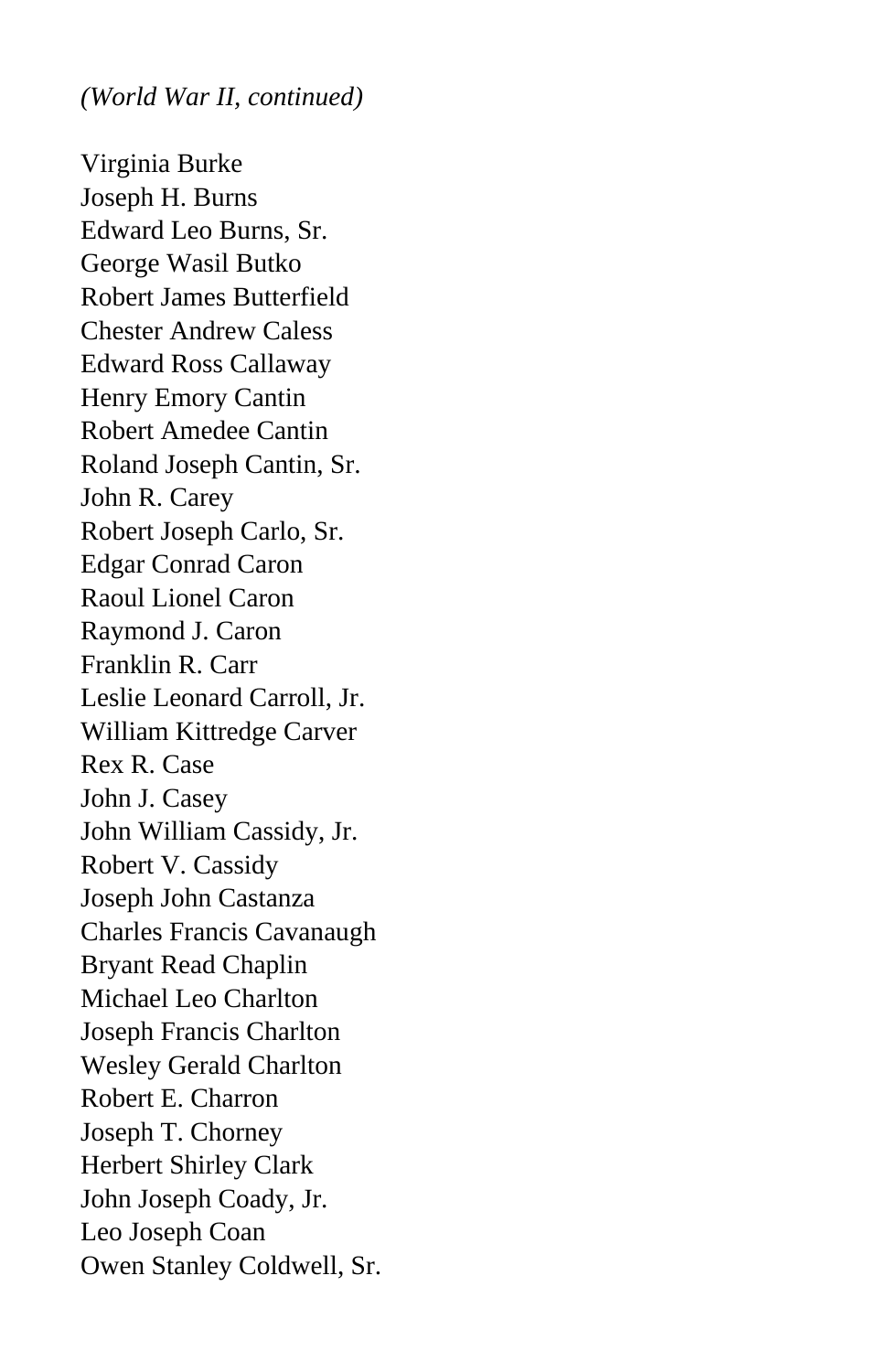Charles Llewellyn Collins Howard Edward Collins Earle Roger Connell Edward Bernard Connell George Edward Connell John Laurence Connell, Jr. Philip Richard Connell Raymond R. Connell Richard Allen Connell *Killed in Action* Robert Connell Leo Patrick Connelly Christos Contos Chester Herbert Cook, Sr. Loxla Lawrence Corwin Felix Francis Cosgrove James Albert Cosgrove Edward John Costello Gaston Edward Joseph Cote Hervey Joseph Cote Marcel Mozart Cote Norman Arthur Cote Real Joseph Cote Roger Joseph Cote Roland J. Cote William Joseph Cote Kenneth Pierce Cottle Donald Edmund Courchaine Clifford Joseph Courchaine Albert Wilbur Cox Joseph P. Crimmins James Hunter Crocker Kenneth Leroy Crocker Leonard Eaton Crocker Morris Redmond Crocker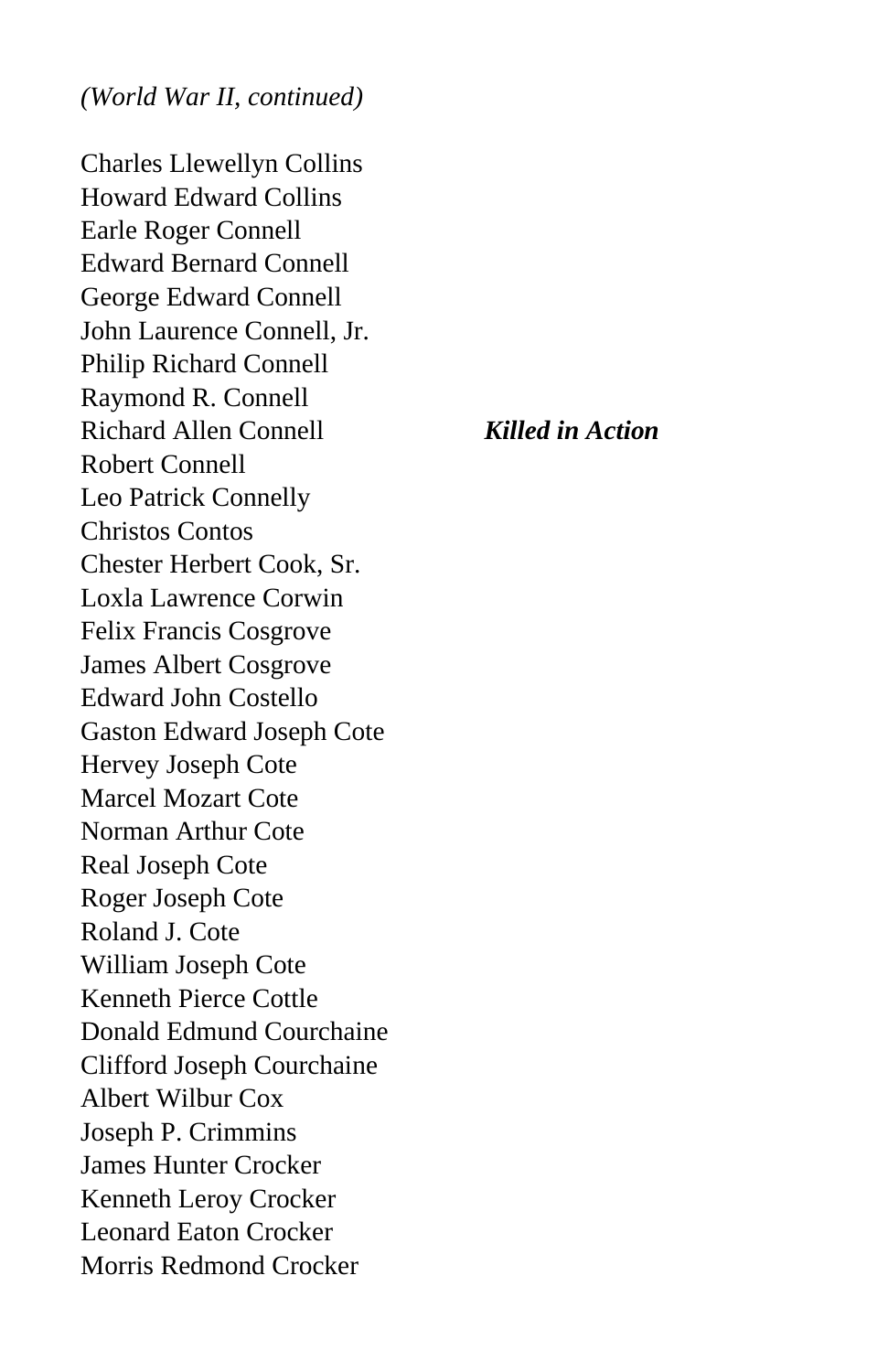John J. Crowley Eileen Estelle (McKniff) Crowley John A. Czarnecki Robert Frazier Dalton Francis Edward Daly Vincent Bernard Daly Charles Oliver Daniels Wasil Varney Daranchuc, Jr. Thomas Fitzwater Darrah Fred Davis Wilford A. Wheeler Davison James Edward Davy, Jr. Edward Noe Dean Walter Arthur Deane, Jr. Russell Decato Anthony DeFelice Stanley Edward Dejniak Kenneth Edmund DeLaHaye Francis Lawrence Delaney Angelo Delpapa Domenic Del Papa Nicholas Denisevich Peter Denisevich Clarence Harry DeSelle Maurice Joseph Deslauriers Kearn William Devereaux Harold George DeWolfe Domenick Donald DiLeo Saverio Francis DiLorenzo Alfredo John DiSanto John J. Doherty Paul Robert Donoghue Theodore John Doucette Manford Hazen Doucette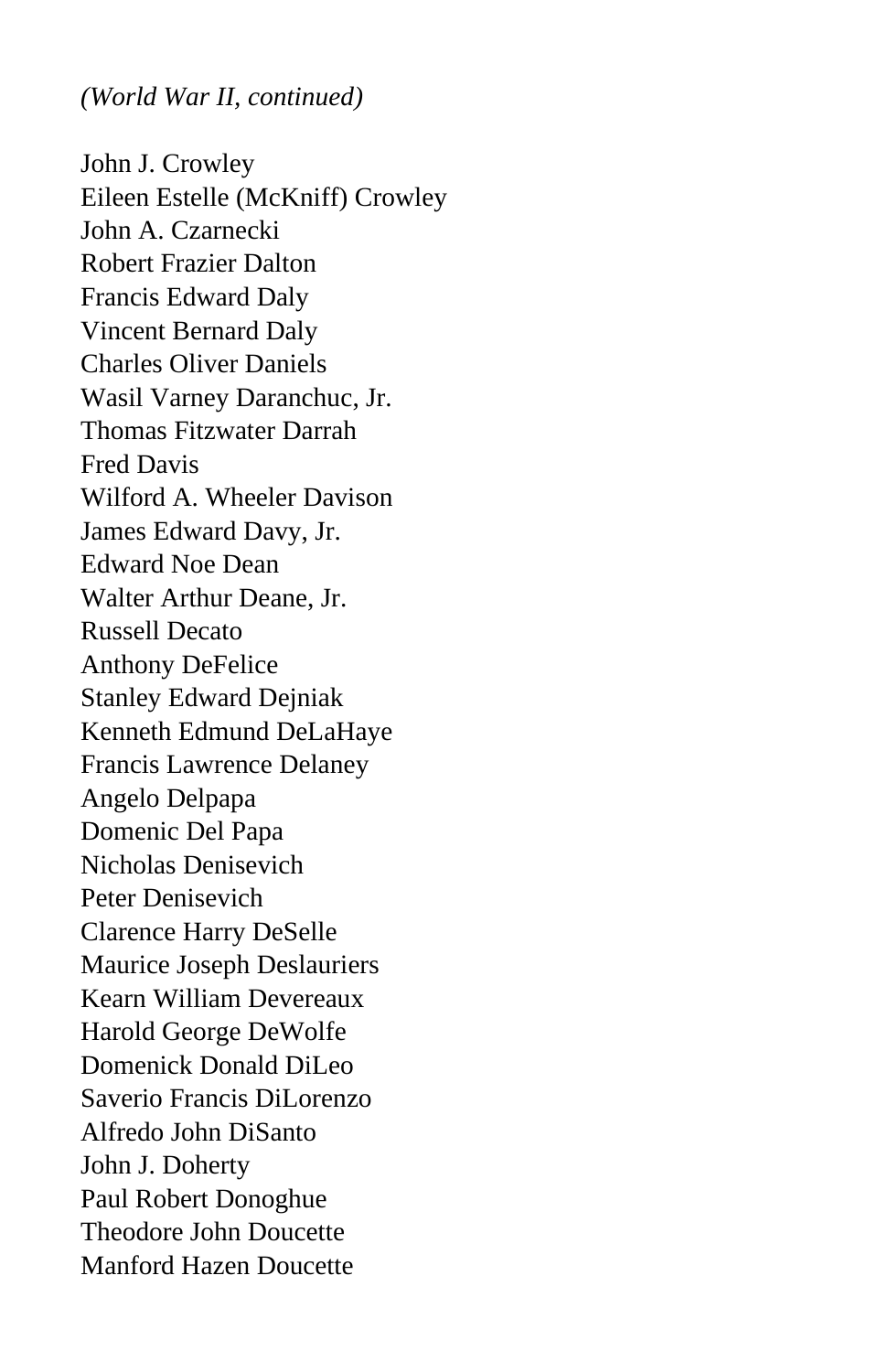Victor Gleamont Doucette Irving Robert Drew James Patrick Driscoll George Forrest Dubey Frank Teoffee Dubey John Edward Dubey Samuel Matthew Dugdale, Jr. George Louis Dumont Thelma A. (MacDonald) Dumont John Andrwe Dundas Paul Linus Dunigan Charles Franklin Dupee Arthur Joseph Dupuis, Jr. William Oliver Dupuis Frank Eastwood, Jr. Charles Walter Eaton Frederick Charles Ebben Angelo Peter Eliopoulos James Matthew Elliot Frederick Joseph Hazen Ellison Jacob Ernest Ellison Richard Stockton Emmet, Jr. Charles George Evaska Charles Nicholas Fallier, Jr. John James Fanning, Jr. Donald Francis Farrell Roland Whitney Fecteau *Killed in Action* Richard Stanley Ferrell Elroy Albert Field Floyd Arthur Fields Edward Joseph Finn Joseph Anthony Finn Weikko Robert Finnila Acton Bruce Fisher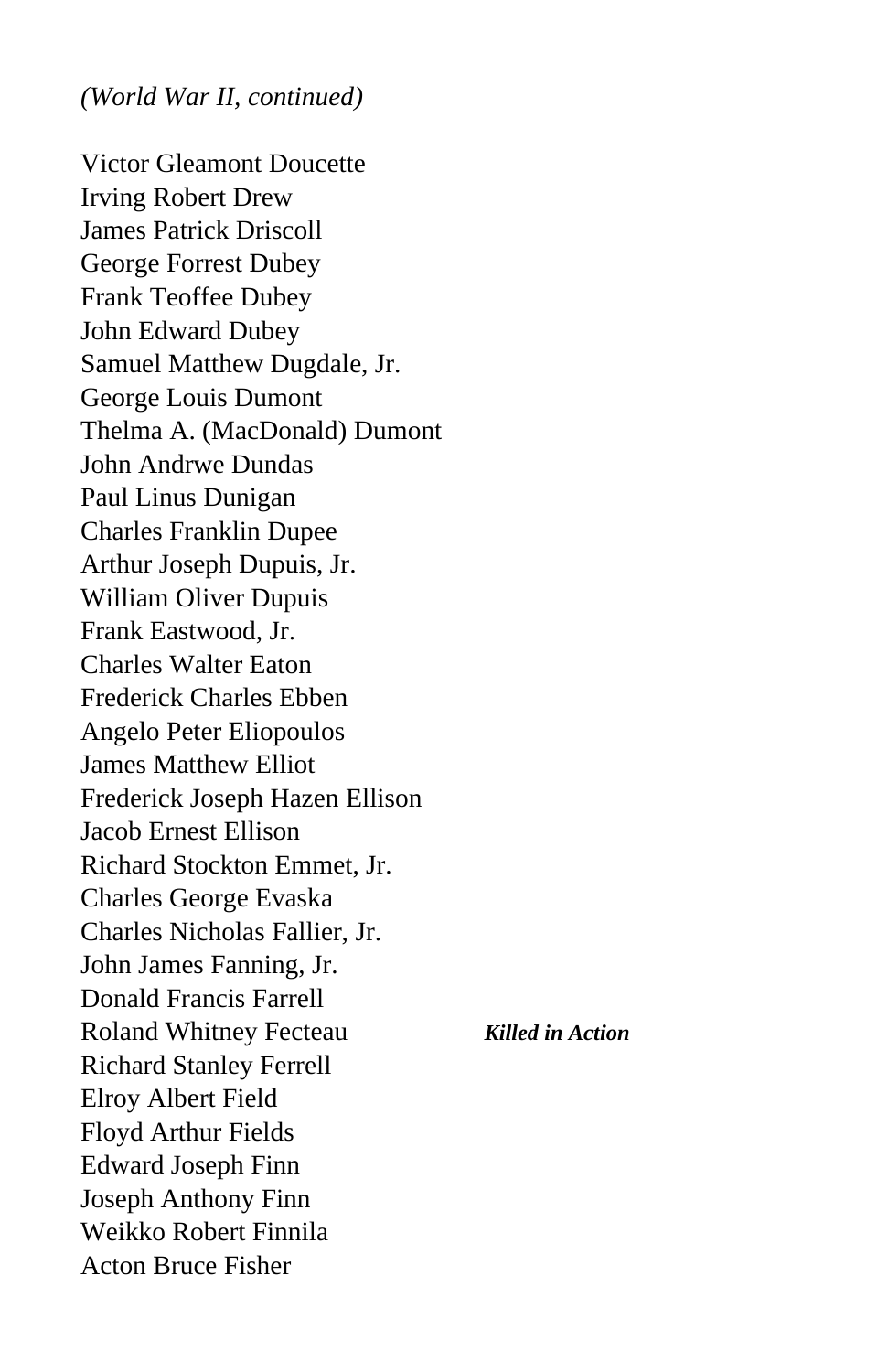John Francis Fitzpatrick Frederick John Fitzpatrick, Jr. Frederick Samuel Flannery Austin Dana Fletcher, Jr. Joseph Willard Fletcher *Killed in Action* Rowland Taylor Fletcher Walter Whidden Fletcher, Jr. Arthur Michael Flynn John Charles Forbes Roger Joseph Forest Luke Euzbed Fortin Margaret Ann (Lull Welch) Fortune Albert George Forty Archer George Forty Russell George Frasier Edwin York Freeman Manuel James Freitas Robert Henry Fuller Michael John Fulton William Carrol Furbush Alfred Joseph Gagnon, Sr. Donald George Gagnon Francis Joseph Gagnon Joseph Ageanor Gaillarder Glenn Dennis Garlow Alfred Joseph Garside Donald Arthur Gay *Killed in Action* Fernand Roger Gelinas David Lloyd George Joseph Francis Germann, Jr. Daniel George Gervais John Thomas Gill Rosaire Roger Godfroy William Ernest Goodwin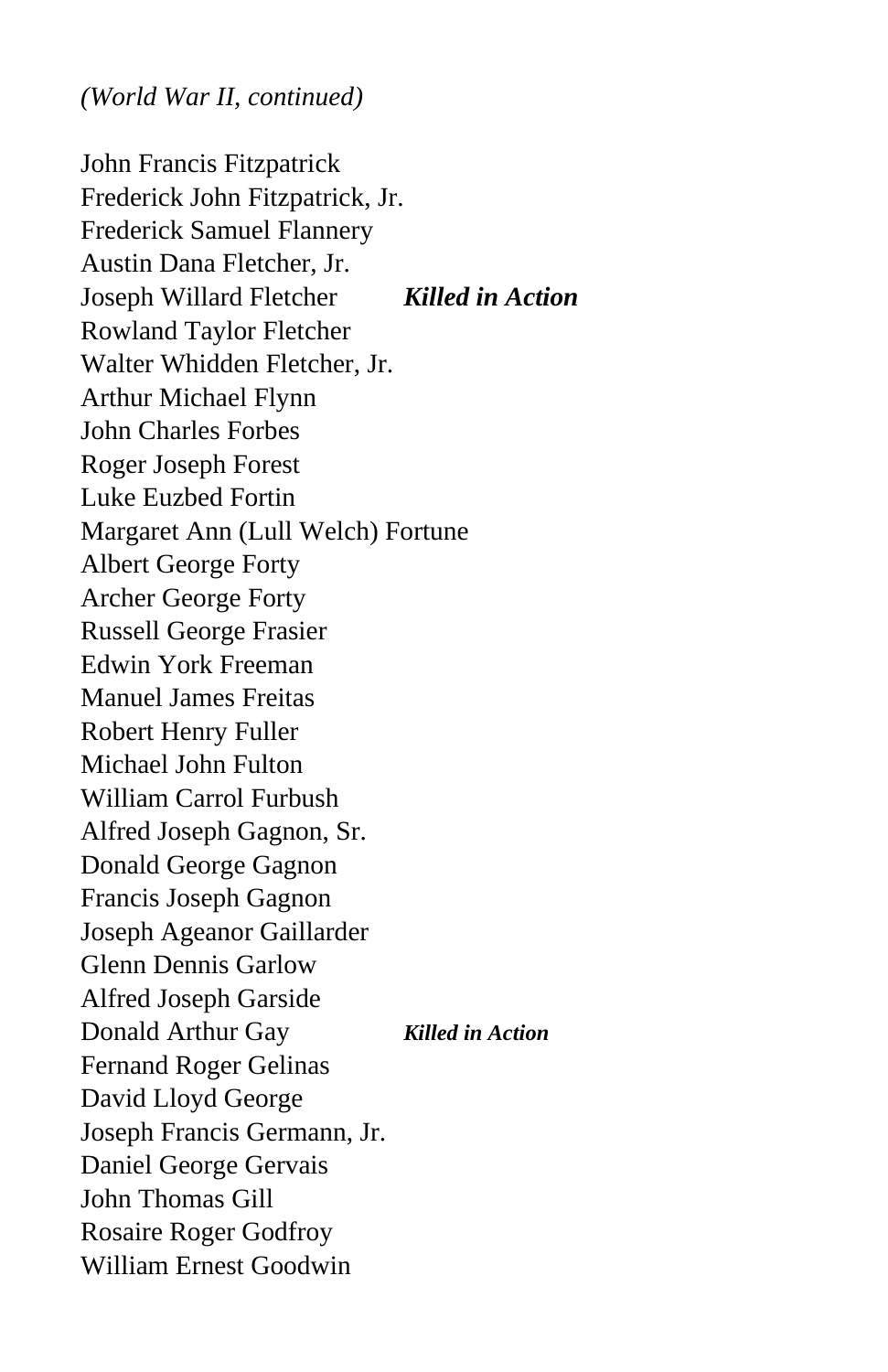George Donald Gower William Roger Gower, Sr. *Killed in Action* Joseph Henderson Graham Ronald Archibald Grant John Joseph George Green Donald Fletcher Greig Alberic Grenier Armand Joseph Grenier Thomas S. Groom Carl William Grundstrom, Jr. Ralph Gustave Haberman, Jr. George Matthew Haley George Richard Haley Donald Henry Hall John Albert Hall Eddie Bernard Hallberg Gwenffrud Lionel Hamer Ralph Henry Hamilton Axel Friedolf Hanson Edna May Sue Hanson Rene Martin Hanson Richard Erwin Hanson Robert Allen Hanson Matthew John Harding James Edwin Harrigan *Killed in Action* Francis Patrick Harte Daniel Joseph Hartley, Sr. Louis Haushill Edward Lawrence Hayes Elmer Lawson Heald Frederick Sullivan Healy James Lawrence Healy, Sr. John Austin Healy, III William Russell Healy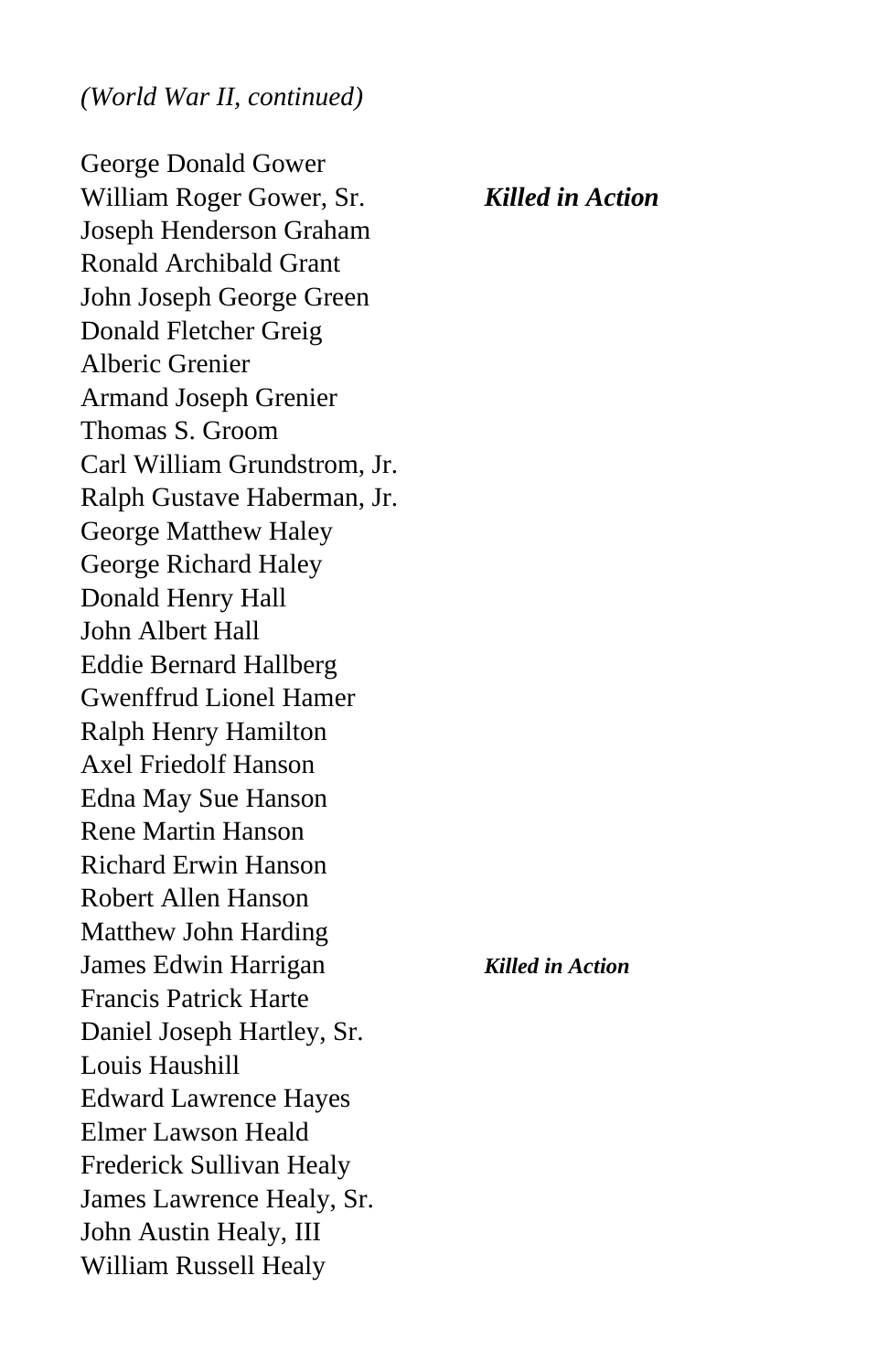Clifford Heighes, Sr. Clarence Edwin Hildreth Robert Walter Hill Ralph Edward Hinckley Richard James Hirschler James Joseph Hobson John Thomas Holmes Thomas Emanuel Holmes Berton William Holt Galeard Lyle Holt Bette (Ross) Hook Eric Gustof Hook Harold Hout Hoover, Jr. Charles William Hopkins William Leslie Hopkins Charles Chester Howe Thomas Alfred Hughes, Jr. Winifred Catherine (McKniff) Hulslander James Dwight Hunter James William Hutter Alvin Laird James Francis Bishop Jarvis John William Jeddrey, Sr. Frank Anthony Jeray Herbert Melvin Johnson Clifford Sargent Johnson David Donald Johnson Gordon Raymond Jones Bronislaw J. Jurewicz Lawrence Patrick Kane Lawrence Robert Kane Kalergo Kansanniva Frank Peter Karkota, Sr. Herbert Peter Bronislaus Kazeniac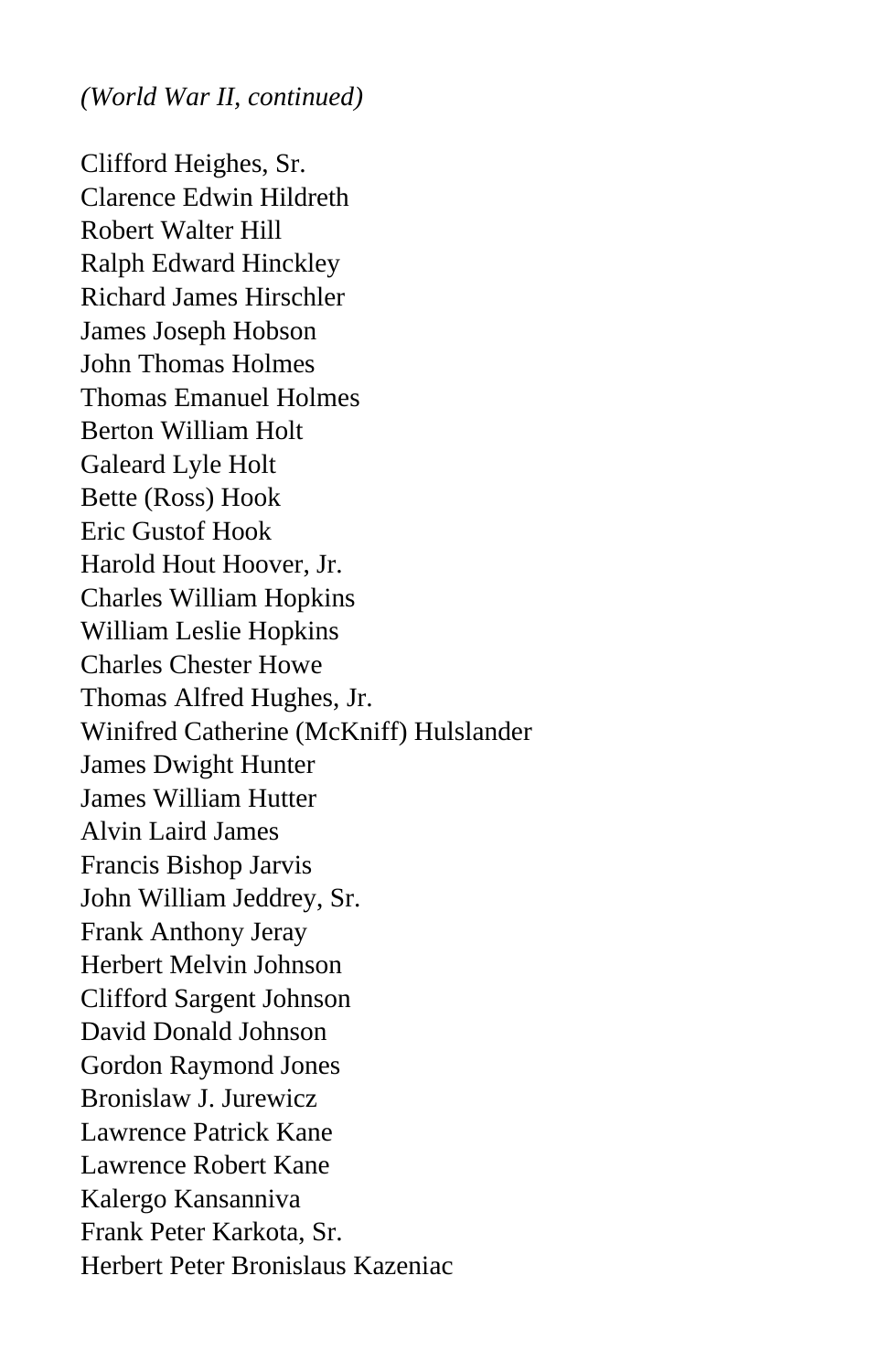Joseph P. Kelley Edward Joseph Kelly Leo James Kelly Carl Victor Kern Newall Edward Kimball Frank Albert King Arthur James Kinney, Sr. Anthony Kiver Willard Paul Koester Michael John Kolesnik, Sr. Anthony J. Kostechko Andrew Kostechko George L. Kovalchek Bernard Joseph Kulisich *Killed in Action* Herve Raymond Labbe Adrien Lawrence Laboissonniere Thomas LaFionatis Francis Joseph LaFountain Albert Joseph LaFreniere, Jr. Edward Nathan Lamson Wetherbee "Pete" Lamson Henry Joseph Lamy, Jr. Joseph Conrad Lamy Philip Joseph Lamy Roland Noe Joseph Lamy Treffle Joseph Lamy Wallace Henry Alexander Langell Leo Arthur Langley Russell George Langley James Milton Lankford Paul Louis Lantagne, Sr. Raymond David Lapan Gerald Joseph Lapointe Francis J. Lavigne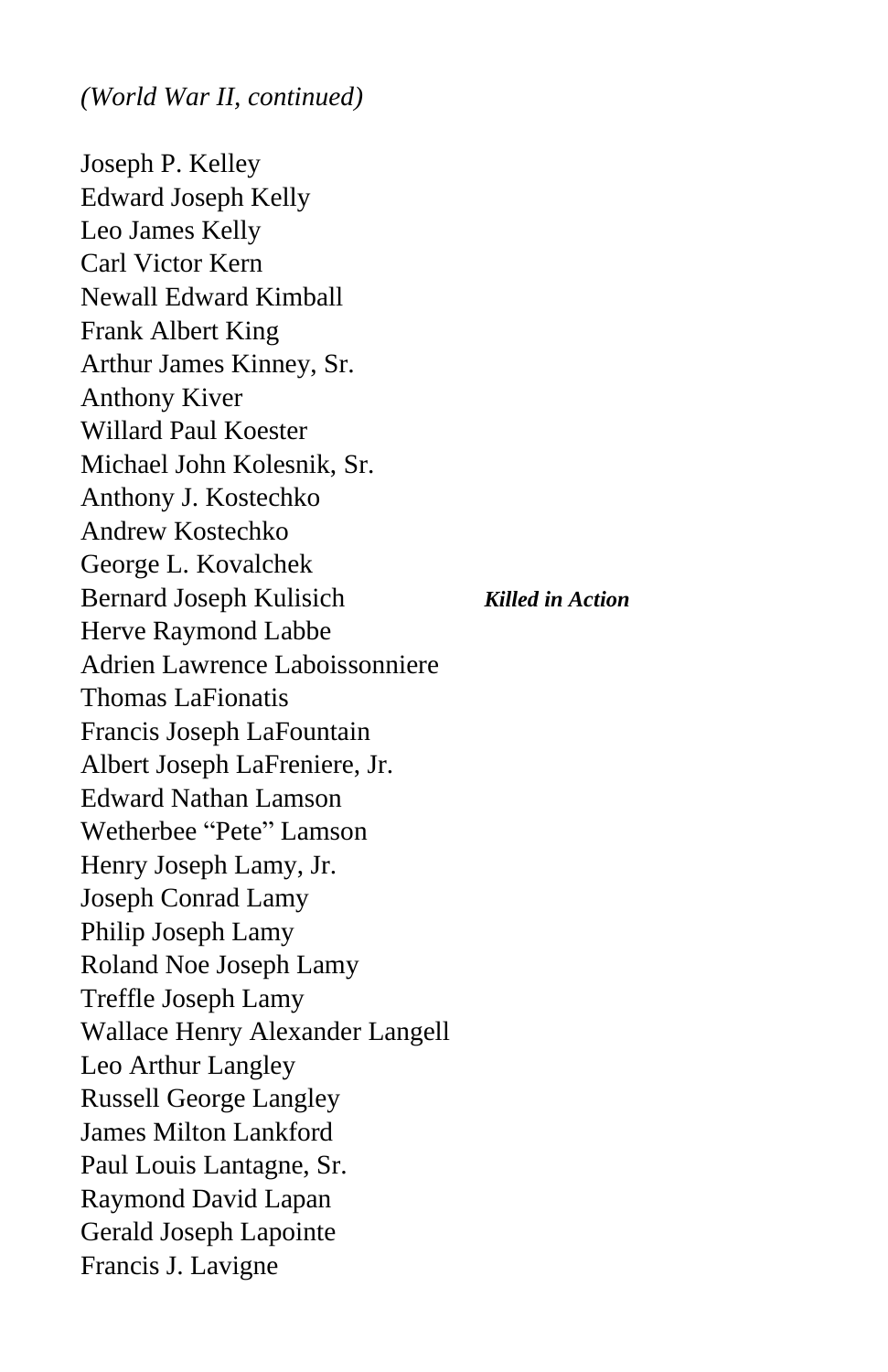Leroy Earl Leach Alexander Joseph LeCourt Emile Joseph LeDuc Robert Leo Leduc Chester Gerold Leedberg Robert Lewis LeGacy John Elliott Leggat Joseph Levasseur William Levasseur Blanche M. Lewkowicz James Lewkowicz, Jr. Helen Jennie Lord John Benjamin Lord Philip David Lord, Jr. Edmund Paul Lowney, Jr. Luca Luhaink John Michael Luttati Charles Lloyd Mabee Gaylord MacCartney George William MacDonald Allister Francis MacDougall, Jr. John Sutherland MacMillan, Sr. William Charles MacMillan Ian Arthur MacPherson Joseph James Madigan Francis William Magee Denis Joseph Maguire Stephen Anastasios Karthanev Makos Robert Alan Malley Michael Charles Mancini John M. Manning, Jr. William James Mantville Fay Martin Julian George Martin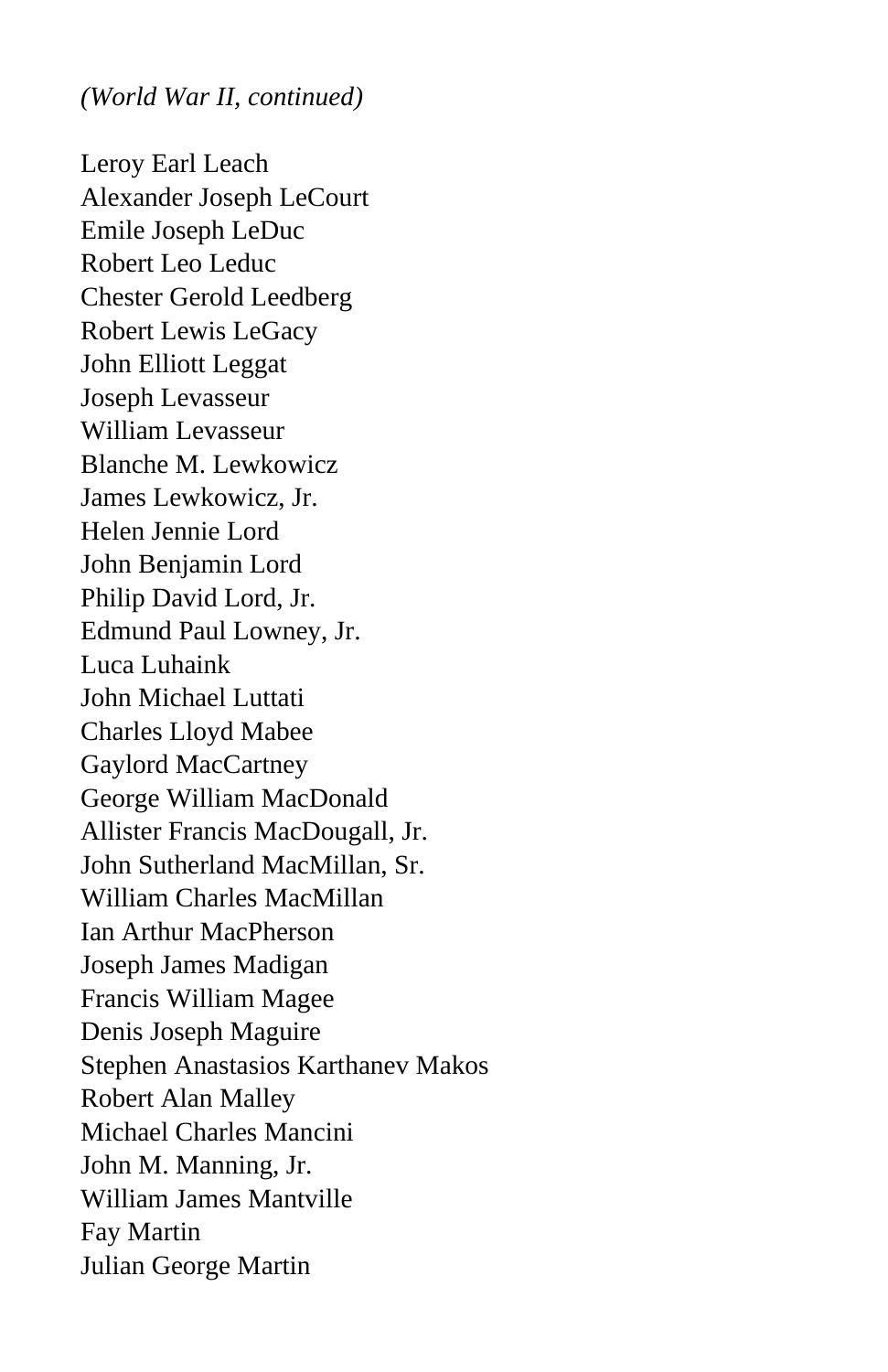Lionel Paul Martin, Sr. Hubert Francis Martyn Howard George Maser Maurice Florido Masson Joseph Francis May Thomas Edward May, Jr. Peter John Mazukna Anthony Albert Mazzola John Patrick McDermott James Bernard McDonald Patrick James McEnaney Richard Lawrence McGlinchey Dr. William E. McGrath Alan Campbell McIntosh Thomas John McKniff William Francis McLaughlin James Francis McLeod Francis Clifton McNeil Edward Lawrence McNiff Henry Joseph Menard Raoul Joseph Menard, Jr. Roger Joseph Menard Walker Hubbard Merrit, Jr. Otis Lester Metcalf Albert Russell Mignault Edward Joseph Milewski William Gerard Millane Charles Whitney Miller Everett Ellsworth Miller Forrest Edgar Miller William Atwood Millett Anselme Homer Milot Joseph Alfred Lucien Milot Joseph Emile Fernand Milot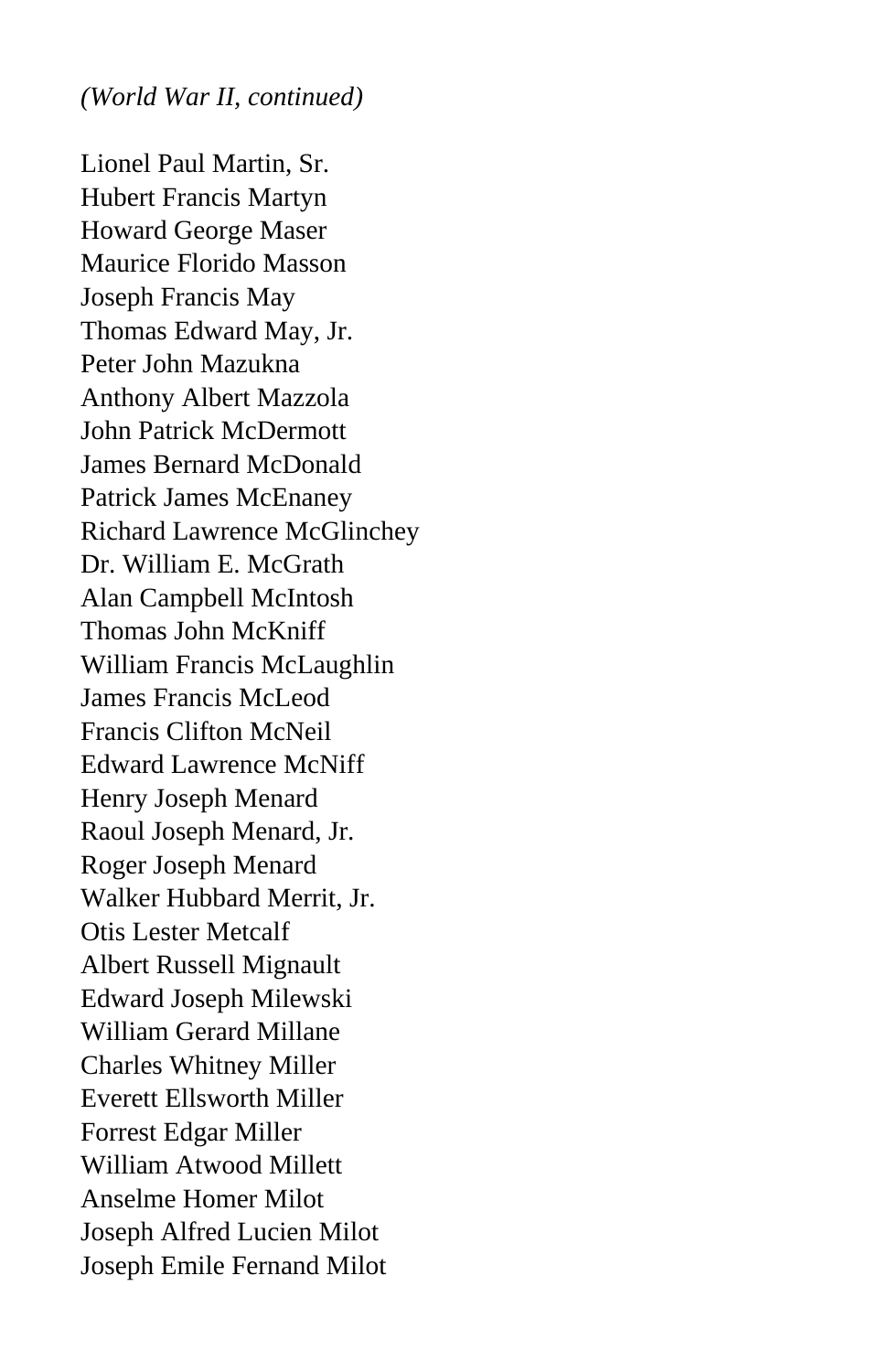Renaud J. Milot Michael Minko Raymond Henry Mone Charles Edward Moore Harvey Joseph Moore Nelson Hobart Morgan Edward Percy Mountain, Sr. Walter Ernest Mountain James Rowland Mullin, Sr. Francis Joseph Mulligan Alf Astrup Neilsen, Jr. George Linwood Nesmith Norman Kenneth Nesmith Anthony Joseph Niemaszyk Harry Earl Nixon, Jr. Joseph Arthur Noel Uuno Armas Norgoal Francis Lawrence Nowers, Jr. Walter Nyder Richard William Nylander John James O'Connell, Sr. William Charles O'Connell Francis Joseph O'Connor, Jr. Charles Vincent Oliver James John Oliver Roy Andrew Olson Robert John O'Malley Robert Joseph Orr Anthony Salvatore Paduano James Henry Payne David Leonard Pallian Salvatore Joseph Palma Leon Peter Palmer Roger Alfarth Palmer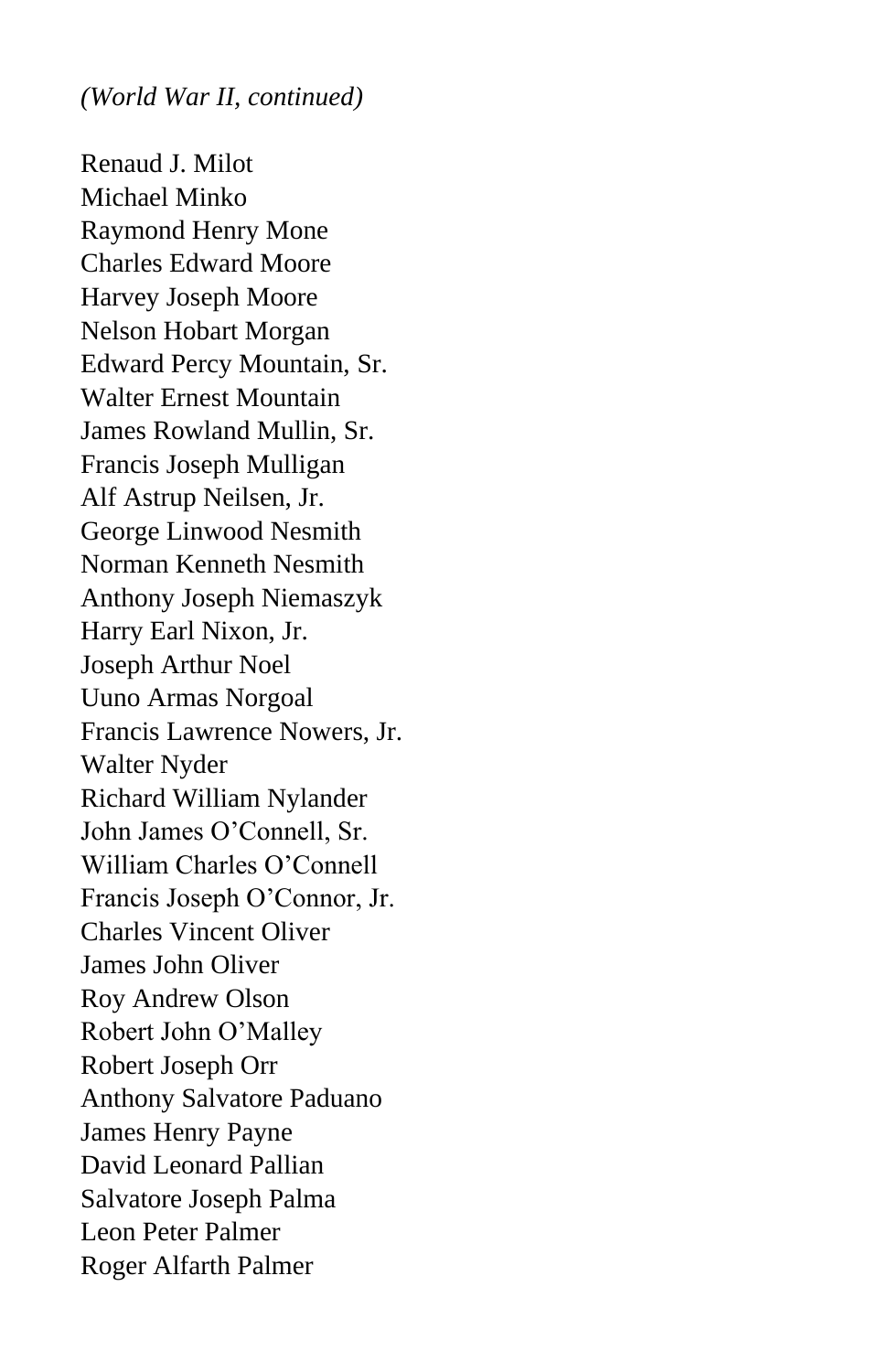Antonio Joseph Panneton Roland Joseph Panneton Roger Joseph Parent, Sr. Walter Eugene Parfitt *Killed in Action* Arthur Benjamin Parker Royce Parmenter Roland Louis Parmentier William Anthony Paulauskas George Oliver Peirce Peter James Peladeau Laval Urbain Peloquin Roland Francis Pendlebury Arthur Thomas Perkins *Killed in Action* Frank Joseph Perkins Ivan Francis Perkins Joseph Whitney Perkins Robert Bliss Perkins, Sr. Felix Raymond Perrault Robert Hall Perrins Wendell Lincoln Robert Perry Edmund Santos Pestana Edgar Howard Peterson Warren Leslie Phillips Ralph Joseph Piche Albert Henry George Picking Arthur Picking John Stephen Pickwell, Jr. William Wallace Pigott Arthur Joseph Pomerleau Leo Pomerleau Michael Joseph Popolizio Vincent James Popolizio Salomon N. Portillo William Benjamin Prescott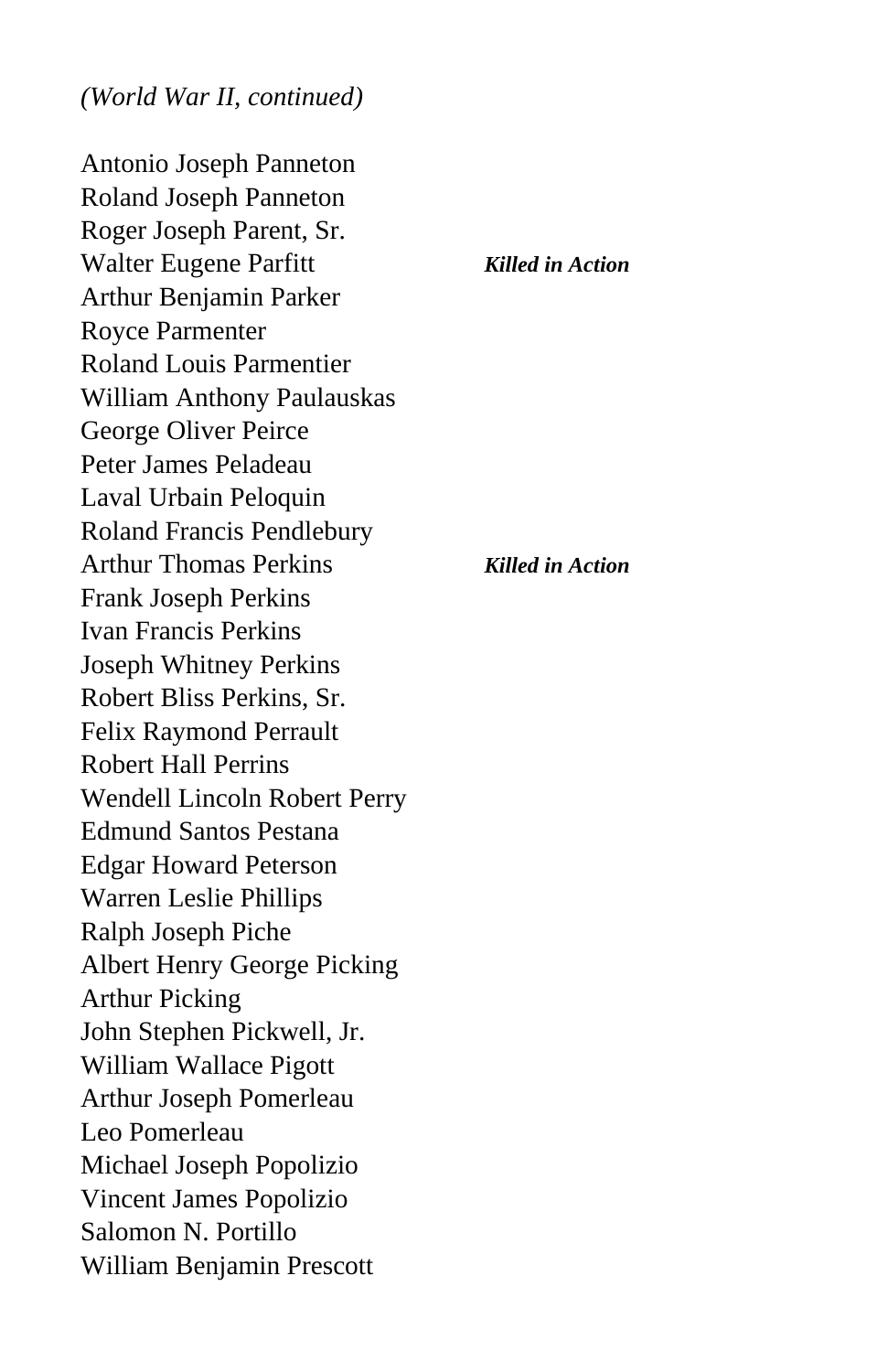Burnham Goddu Preston Thomas Joseph Preston, Sr. Raymond Louis Prud'Homme Eugene John Queenan Frederick Roberts Radcliffe Thomas Stephen Rafferty, Jr. Howard Edwin Reed Wayne Leroy Rhinehart Anita Georgiana (Milot) Ricard Cyril Joseph Ricard Maria Anita (Milot) Ricard Viateur Adelard Ricard Karl Stephen Ricciardi Eugene Joseph Romeo Rioux Donald Frederick Robinson William Anthony Roderick Charles Roscoe Franklin Thomas Rose August Philip Ross Norman Albert Roux Rufus Nelson Rowe Robert Philip Roy Otis Rutland James V. Ryan Mary Marigo Sarris Peter Sawosik Milton Scarmeas Joseph John Sciuto Stephen John Thomas Sczylvian, Sr. Gordon Bailey Seavey Marden Homer Seavey George Sechovich Peter Sechovich John Sedach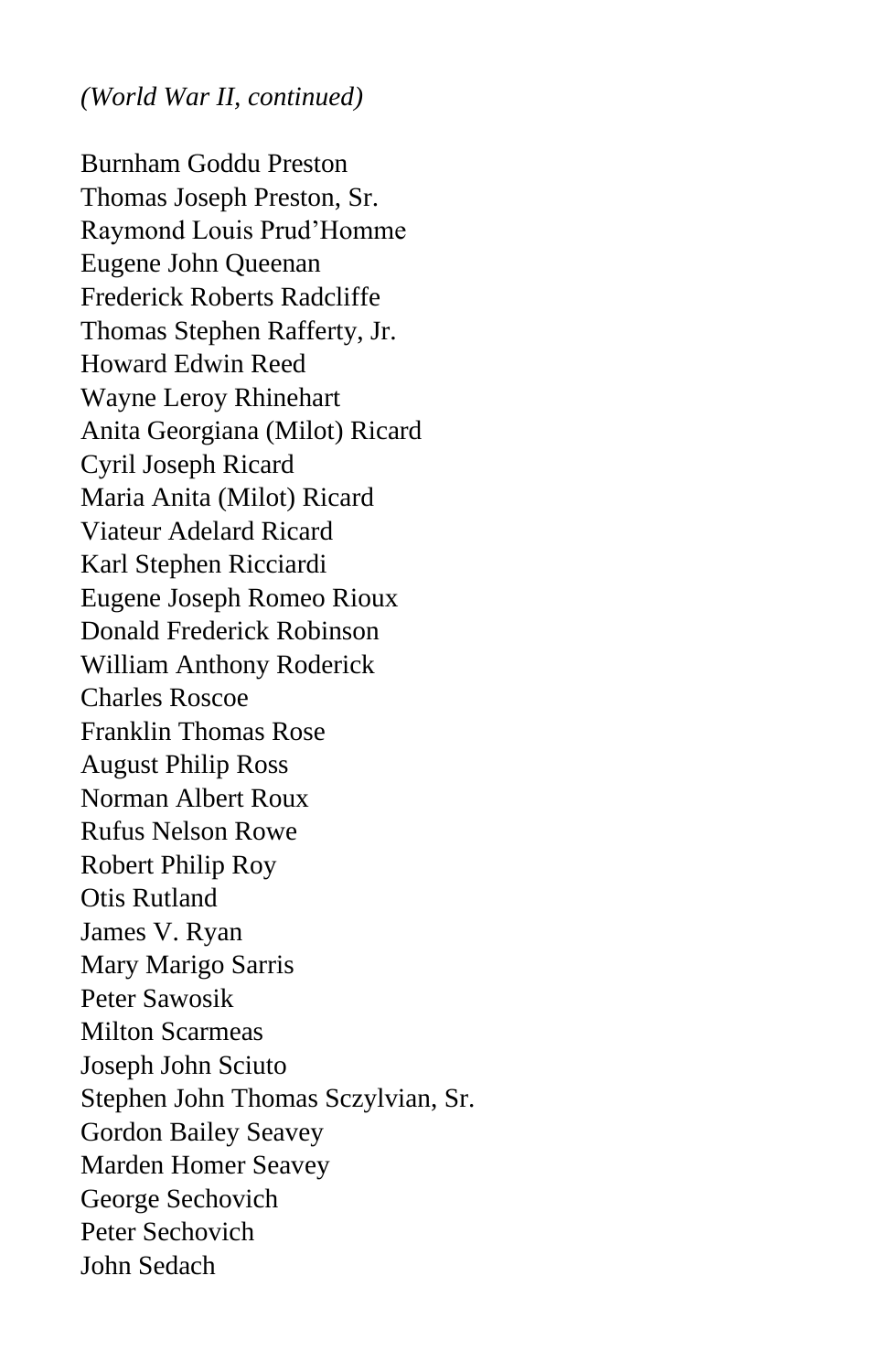Peter Sedach Stephen Sedach George Sagen Seddon Margaret Phyllis (Valentine) Seddon Earl Bertrum Selfridge Richard Eugene Shamp Walter Bartlett Shaw Norman Ernest Shaw, Jr. Warren David Sherman John Gabriel Shine John Edward Shugrue Robert Edwin Sleeper, Sr. Avery Leroy Smith Harry Vincent Smith Margaret Dare Smith Robert Leo Soubosky, Jr. Henry Joseph Spadano, Sr. Richard Lewis Stacy Chesley Alexander Steele William Henry Stevenson, Jr. Maurice Julien St. Hilaire Joseph Edward St. Onge Alexander Stromsky Edward Francis Stuart William Orin Stumpf Anthony John Succo Nicholas Sudak, Jr. Leo Francis Supple, Sr. Alfred Alonzo Sutherland Stanley N. Suzedelys Herbert Paul Swanson Morris Harvey Swanson Varnum Hartford Swanson William Tunis Sweetman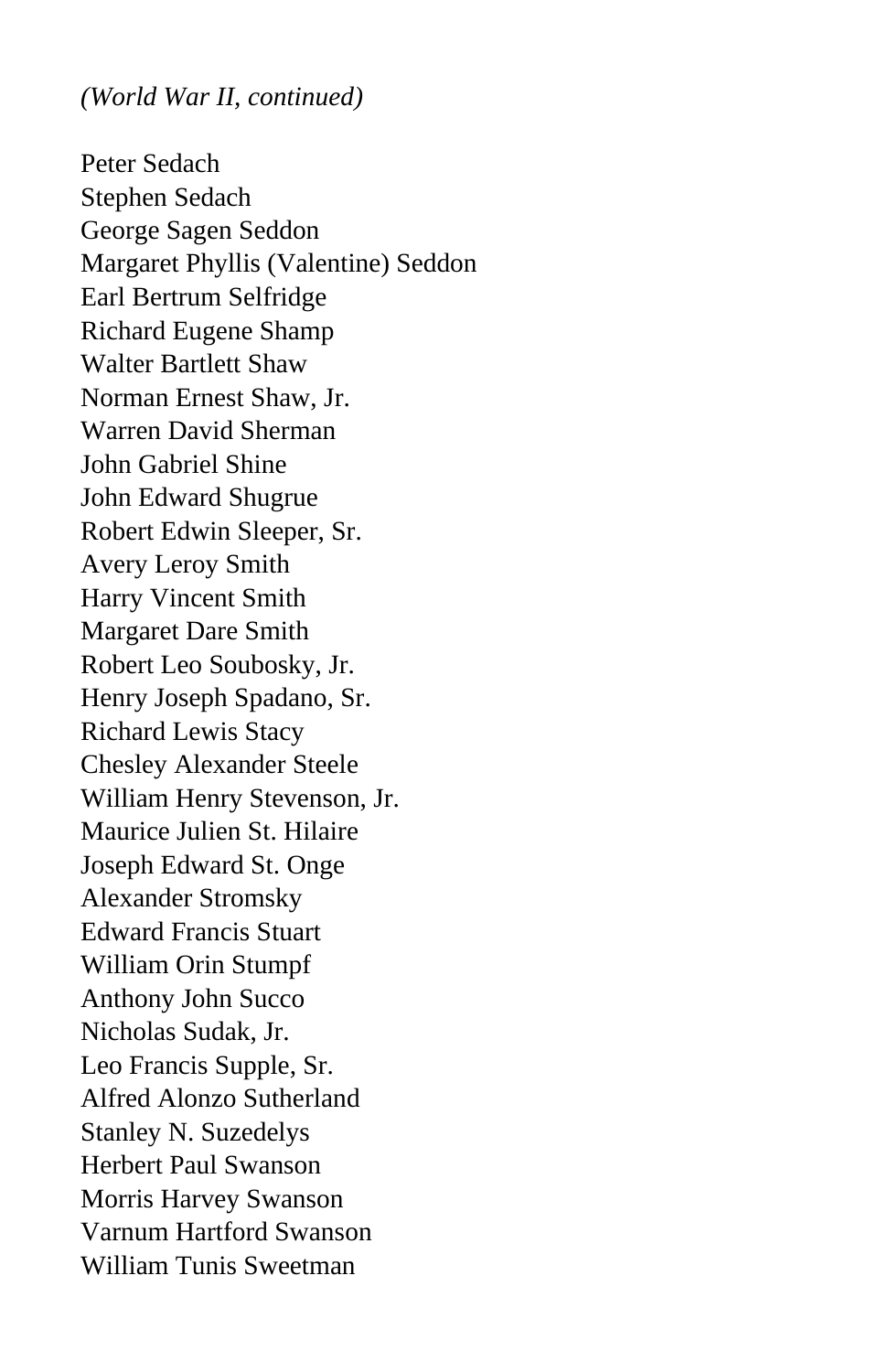Magnus Swensley Edmund Thomas Szylvian Francis Joseph Szylvian Vital Francis Szylvian Epitacio Jaramillo Tacason Michael Talancy, Jr. Robert Henry Talbot Frank Albert Talmer Hormidas Wilfred Tanguay John Targ *Killed in Action at Pearl Harbor* Theodore Joseph Targ Edward Bernard Teague Leo Edmond Therrien Roland Raoul Therrien James Francis Thibeault Charles Leo Thompson William Edward Timm Robert Leon Topjian, Jr. Wilfred Joseph Tousignant Joseph Eugene Towne, Jr. Herbert Norman Tremble John Everett Trousdale Joseph Francis Uher John Andrew Urbaniak Henry Uldrick Vadeboncoeur Paul Emile Valcourt Loren Bertrain Valley John Thomas Vallone, Sr. Francis Joseph Vanbever Wilbert Lewis Vaughn Frank Taggart Vennard, Jr. Nicholas Paul Voropay Albert Victor Wainwright, Jr. James Joseph Joaquin Walker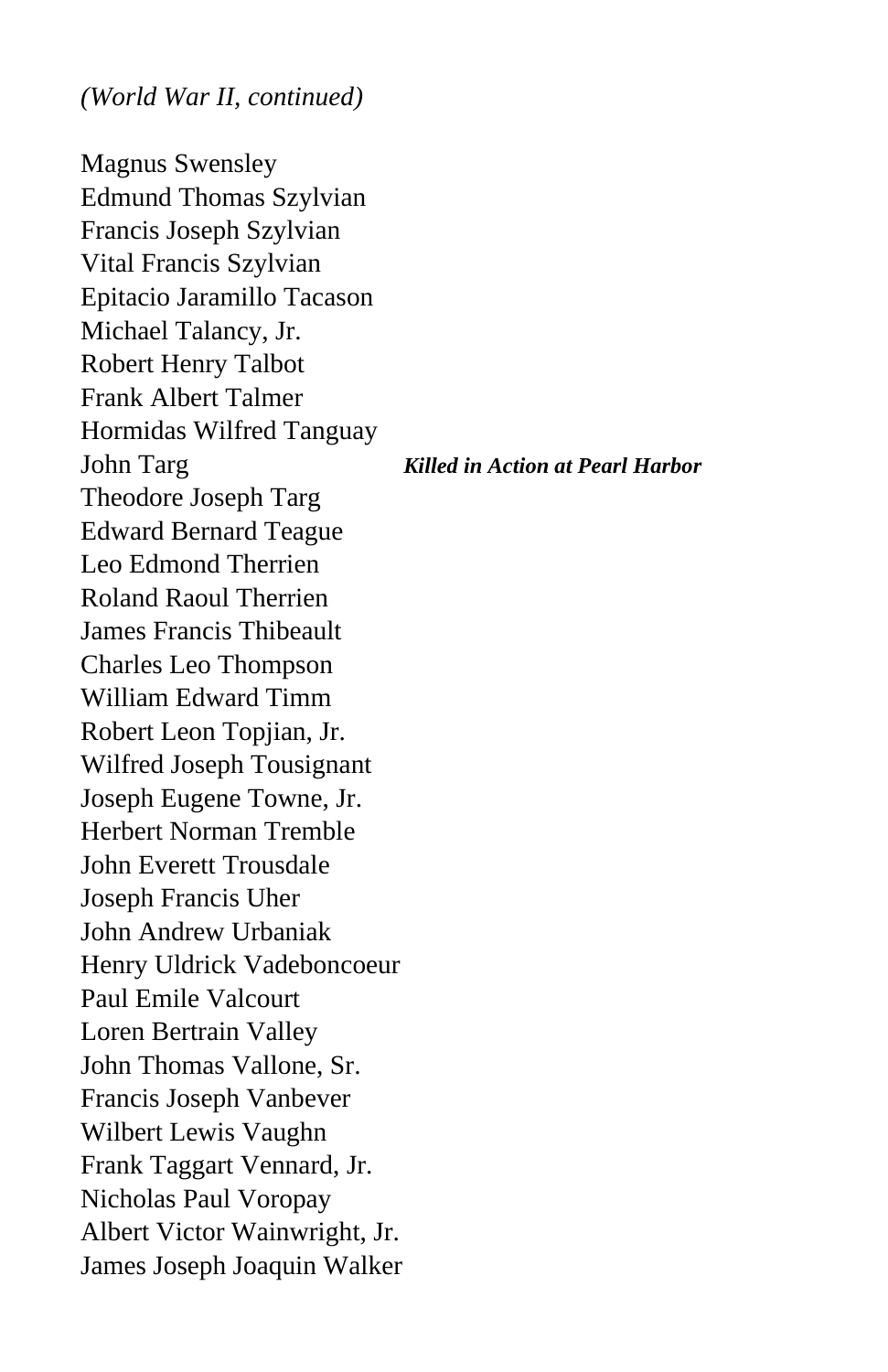Joseph George Walker Anthony Adam Wallace Charles Wallace Constantine Wallace Edward Stanley Warchol, Sr. Denis Patrick Watson Edwin James Webber, Jr. Robert Martin Welch, Sr. Elizabeth Wells Huntington Learned Wells Richard Orion Wells James Edward Whelan Eric Leon Whiting Harold Edmund Whitney Harry Gordon Whitney Ivan Vassar Whitney Bernard McPherson Wilder James Wilson William W. Wisnowski Aleck Florian Woitowicz Florian Peter Woitowicz, Jr. Andrew Wolkowich Walter Wolkowich Joseph Wolosewicz Clarke Erwin Woodard Alexander Michail Woznac Charles Dexter Wright, Jr. Howard Kendall Wright Alfred Charles Wyman Gilbert Malcolm Wyman Horace Frederick Wyman, Sr. Shirley Clayton Wyman Waldo Ward Yarnall John Francis Young, Jr.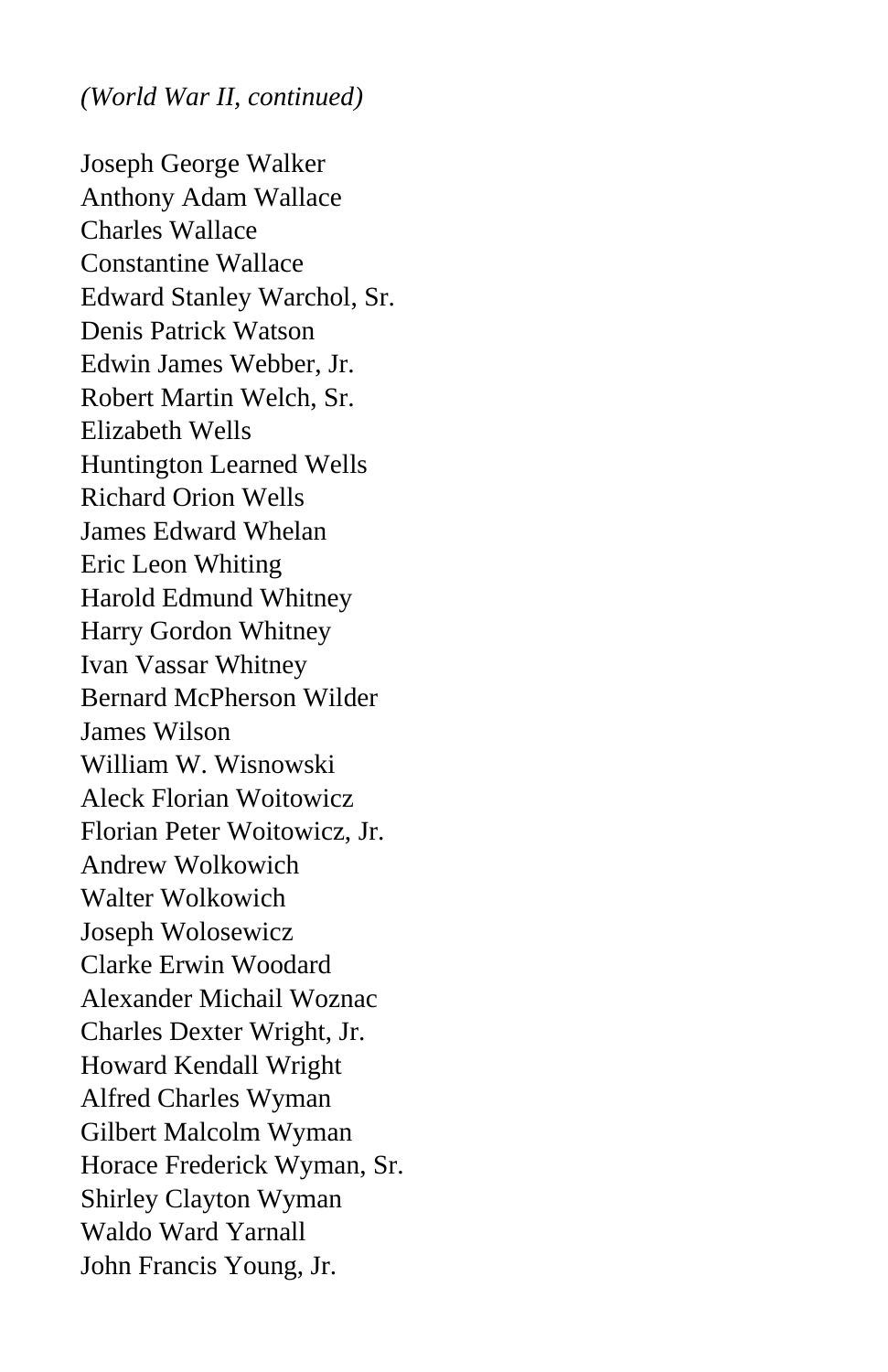John Stewart Young Nicholas Peter Zaher Peter Paul Zis, Sr. Raymond Zitta Homer Ashley Zwicker

#### *Korean War*

Robert Wayne Allen Carl R. Anderson John William Anderson, Sr. William Everett Anderson, Sr. John Thomas Antonelli, Jr. Richard P. Arraj, Jr. Joseph Anthony Arruda Joseph Robert Asselin Robert Thomas Ayer, Sr. Helen June (Hanson) Bankhead Richard J. Barrett, Sr. Richard A. Bennett Jerry G. Berkowitz Edward Anthony Berroth Paul Gerard Berry John Leslie Black *Killed in Action* William Michael Blott Sol Melville Bojarsky Raymond Joseph Dennis Boudreau Gerald Arthur Bourque Robert Francis Bradley, Sr. Maurice Emile Breault Roger M. Breton Eugene Herman Brooks James Henry Brown, Jr. Joseph Patrick Brown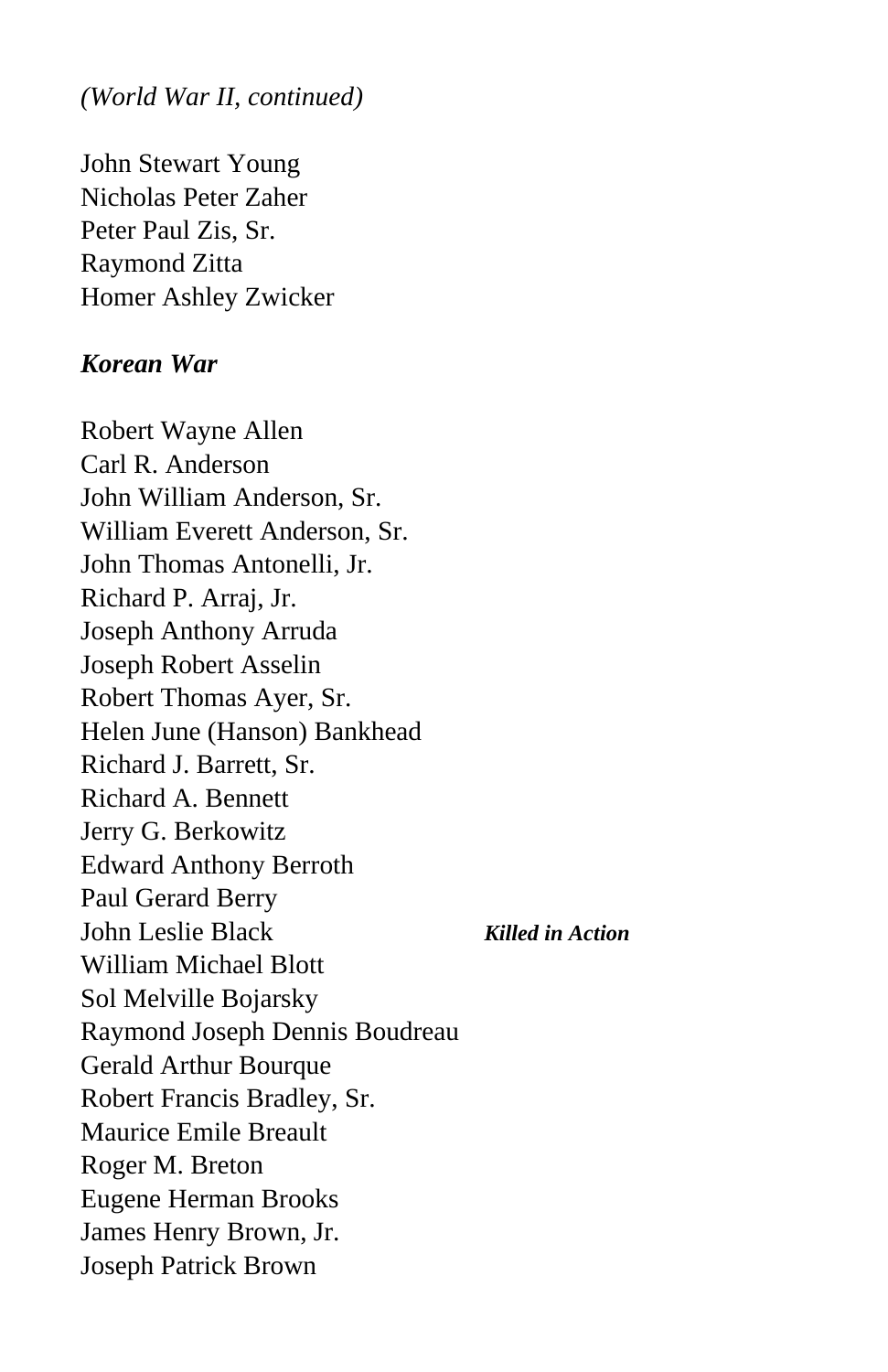Joseph Richard Brule William Joseph Carey, Jr. Roger Clarence Carkin Leslie Leonard Carroll, Jr. Stanley Austin Carroll Eugene S. Carter Rex R. Case John William Cassidy, Jr. Joseph Emil Champey, Jr. Russell Norman Cobleigh Clarence Richard Connell Joseph Richard Connell William Daniel Connell Norman Arthur Cote Richard Warren Coughlin Terrence P. Crickett James A. Curley Jean-Paul Albert Daigle John Joseph Daly Albert Joseph Daniele Peter Daranchuc Richard Adrian Davan David Sharrocks Day Walter Arthur Deane Robert Nelson Diette Theodore John Doucette Alvin Patrick Dubey, Sr. Roger R. Ducharme George Louis Dumont Gordon Dingwell Dunn Joseph Wilfred Dureault, Jr. Augustine Robert Elliott Joseph Edward Elliott Chester Leland Ellis, Jr.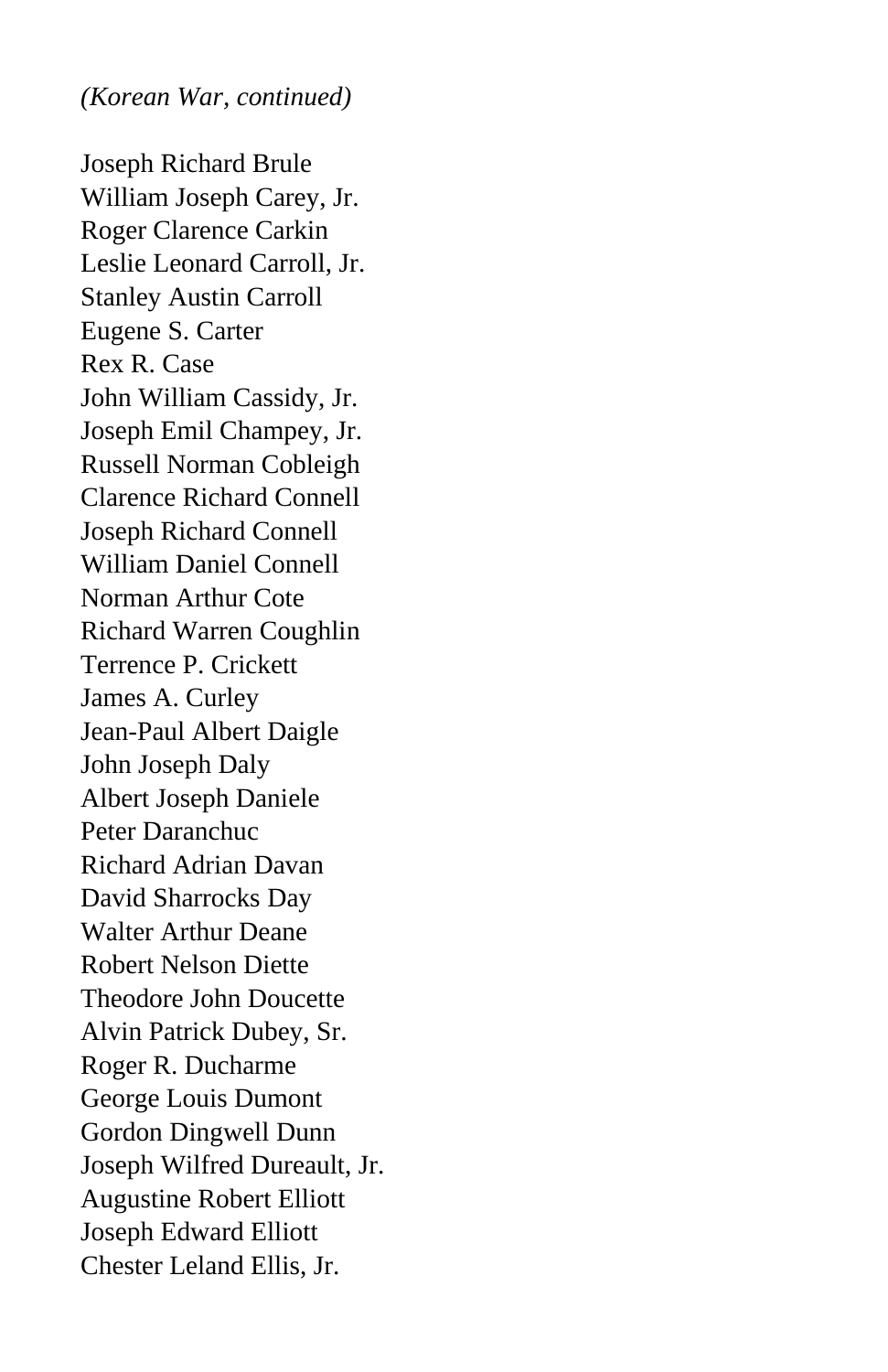Theodore Wells Engel Robert Raymond Fitzpatrick Harold Arthur Fletcher, Sr. John Joseph Foley Paul Emile Fradette Russell George Frasier Ernest Paul Gagnon Aime Joseph Gervais Albert Francis Griffin Kenneth A. Grimm Robert John Grippo Thaddeus Stanislaw Grochmal Carl William Grundstrom, Jr. Robert Maurice Guillemette George Richard Haley, Jr. Philip Gilman Hall Ernest Dwight Hanson Paul Francis Harhen John Daniel Hartley, Sr. Floyd Hayward, Jr. Conrad Joseph Heroux Robert Murray Hicks Robert Walter Hill Herbert Kinsman Hillman Richard James Hirschler Bernard Gilbert Holmes Richard Thomas Holmes Robert Arthur Holmes William J. Holmes William Joseph Hubbard, Jr. Bruce Meredith Hughes, Sr. Harry Melvin Hulings James William Hutter Ernest Franklin Jenkins, Jr.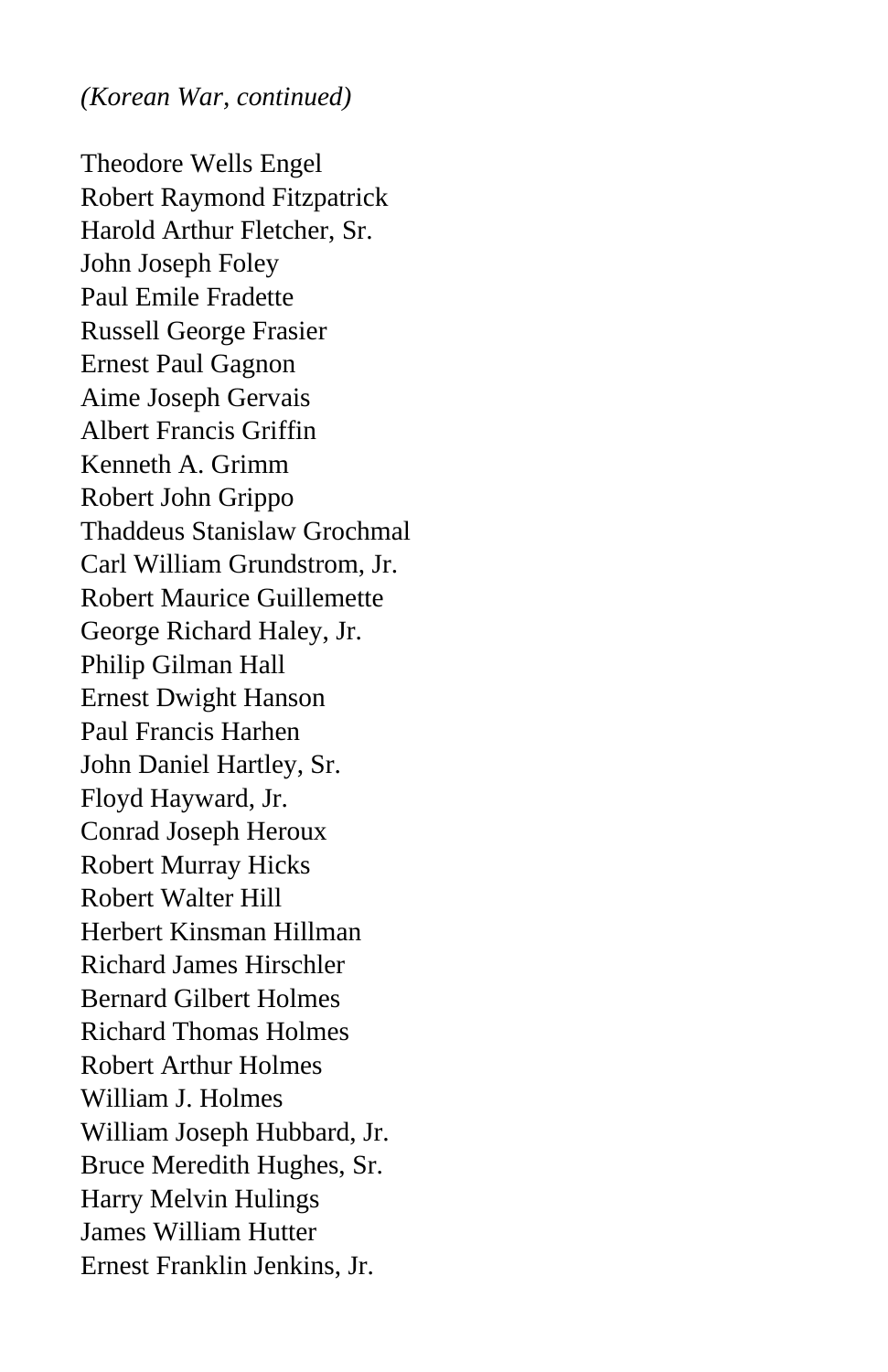David Donald Johnson Douglas Rankin Johnston Richard Ellsworth Jordan Daniel Leo Joyce, Jr. John Ohanesian Kalsoahan Lawrence Robert Kane John James Kavanagh William J. Kavanagh, Jr. Wayne Robert Keith Charles Spaulding Kennedy Donald J. Knight Marjorie Ellen (DeWolf) Koester Leonard L. Kulikowski John LaFond, Jr. Andrew Joseph Lambert Claude Gillis Lamy Robert Gerard Langley *Killed in Action* Russell George Langley Richard Francis Lavoie Alfred Thomas Lawrence Walter Clarence Lawrence Robert Paul Lefebre Roger Byron Lefebvre John Elliott Leggat James Daniel Lehan, Sr. Richard Paul Lenox, Jr. Paul Gerard Levasseur William George Luppold, Jr. Roderick Lawrence MacLellan, Sr. Kenneth Allen MacMillan Fred F. Magdalenski Robert Chanel Maille, Sr. Theodore Stanley Majewski Joseph Robert Marcouillier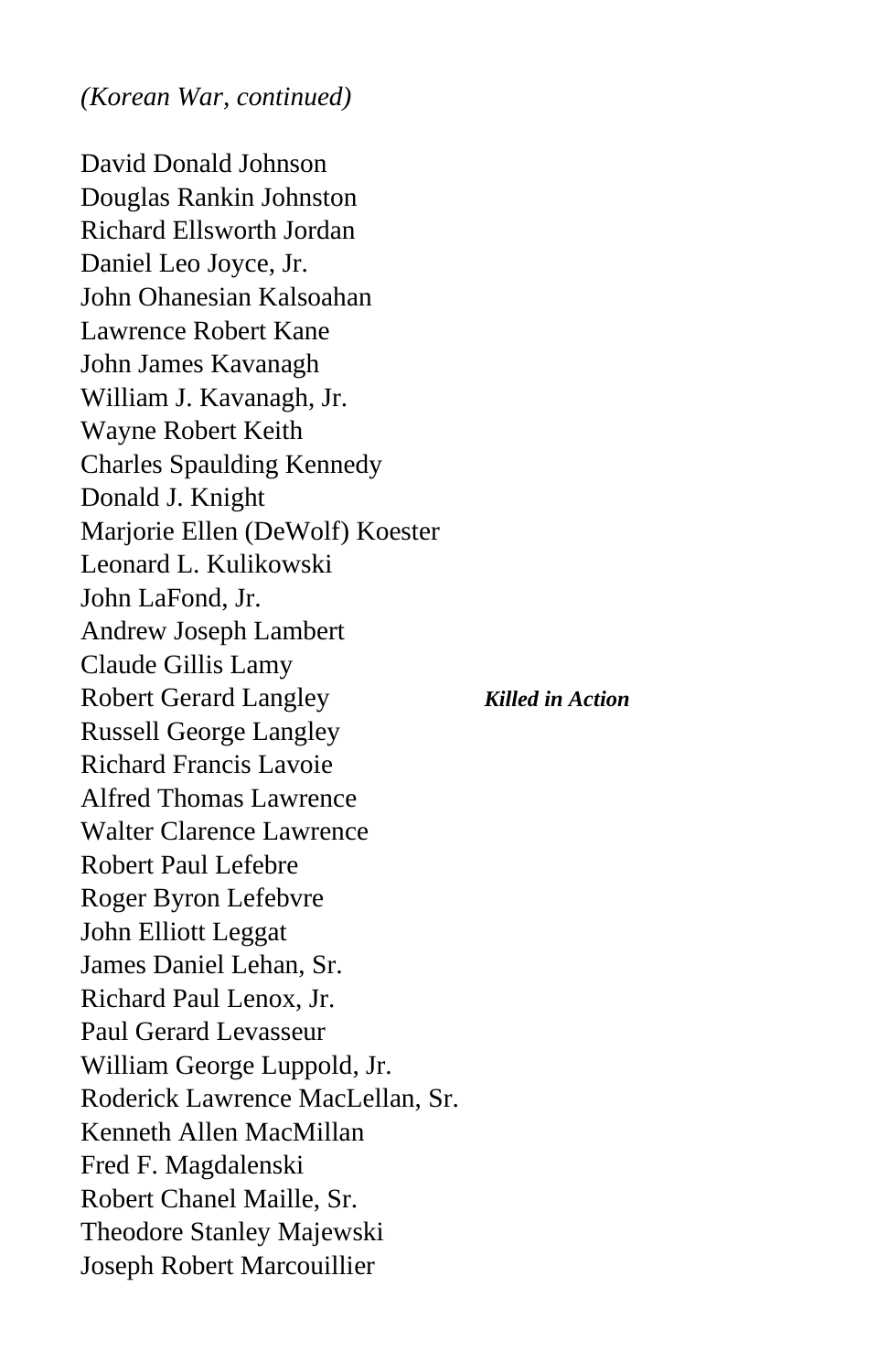Richard Marson Harry Edward May, Jr. Donald McCaffrey Thomas Martin McCue John F. McDonnell Paul Joseph McGeeney, Sr. William Stephen McKenna Henry Joseph Millette Joseph Armand Henri Milot, Sr. Lionel Joseph Milot Paul Telesphore Milot Raymond Paul Milot Richard Arthur Milot Nelson Hobart Morgan Victor Frederick Neal, Sr. Thomas A. O'Laughlin, Jr. Robert John O'Malley John O'Neil Ralph J. Osena Frank James Page Lloyd Clarence Pease Lucien Henry Pepin Ivan Francis Perkins Donald Roger Phillips Donald Bence Pick Herbert Augustus Pitts, Jr. Wilmer Pofcher Frederick Louis Pond Hubert Ronald Provost Frederick A. Raymond Hubert Joseph Raymond Bernard Joseph Ricard George Henry Ricard Richard John Romac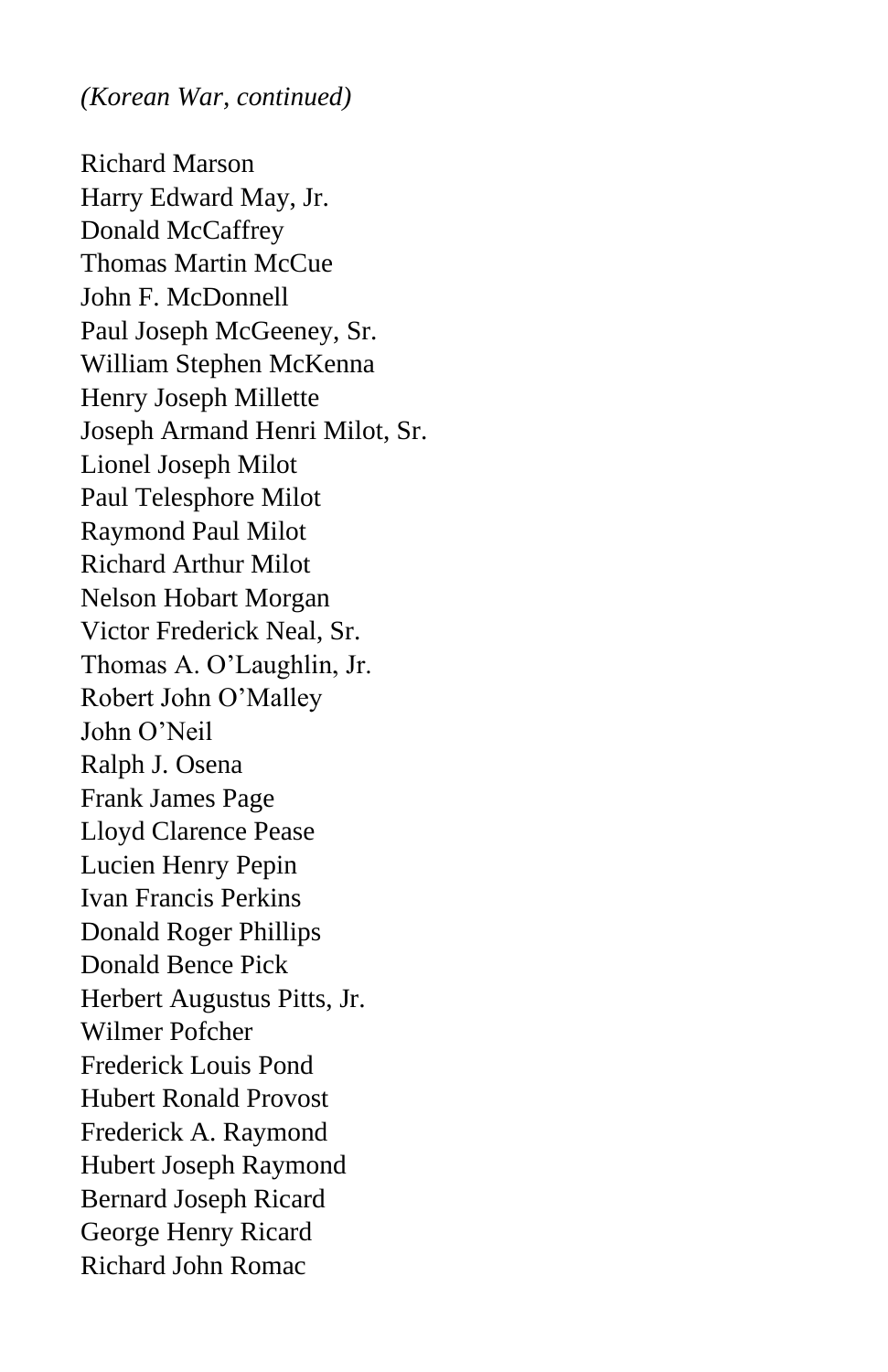Carlton Maurice Rooks Allen Richard Rose Franklin Thomas Rose Joseph Arthur Rozelle Ronald George Sandholm John Anthony Santos Mary Marigo Sarris Ralph Joseph Senna Evelyn (Roe) Shamp Richard Eugene Shamp Harold Francis Shannon Lawrence Ingalls Shea George Edward "Sandy" Shepherd Patrick Joseph Sheridan John Thomas Smith, Jr. Robert Thomas Smith William Edward Smith Donald R. St. Onge Norman B. St. Onge Robert Henry St. Onge Thomas Oliver Stiling Frederick Nicholas Sudak George T. Sullivan George Louis Tatelman James Francis Thompson, Jr. William Stanley Trask Kenneth Joseph Valcourt Bernard Clement Victory Robert W. Willis Maurice John Winn Norrance Lyman Woods Ronald Michael Woznac Ernest Tebbetts Wright, Jr. John Stewart Young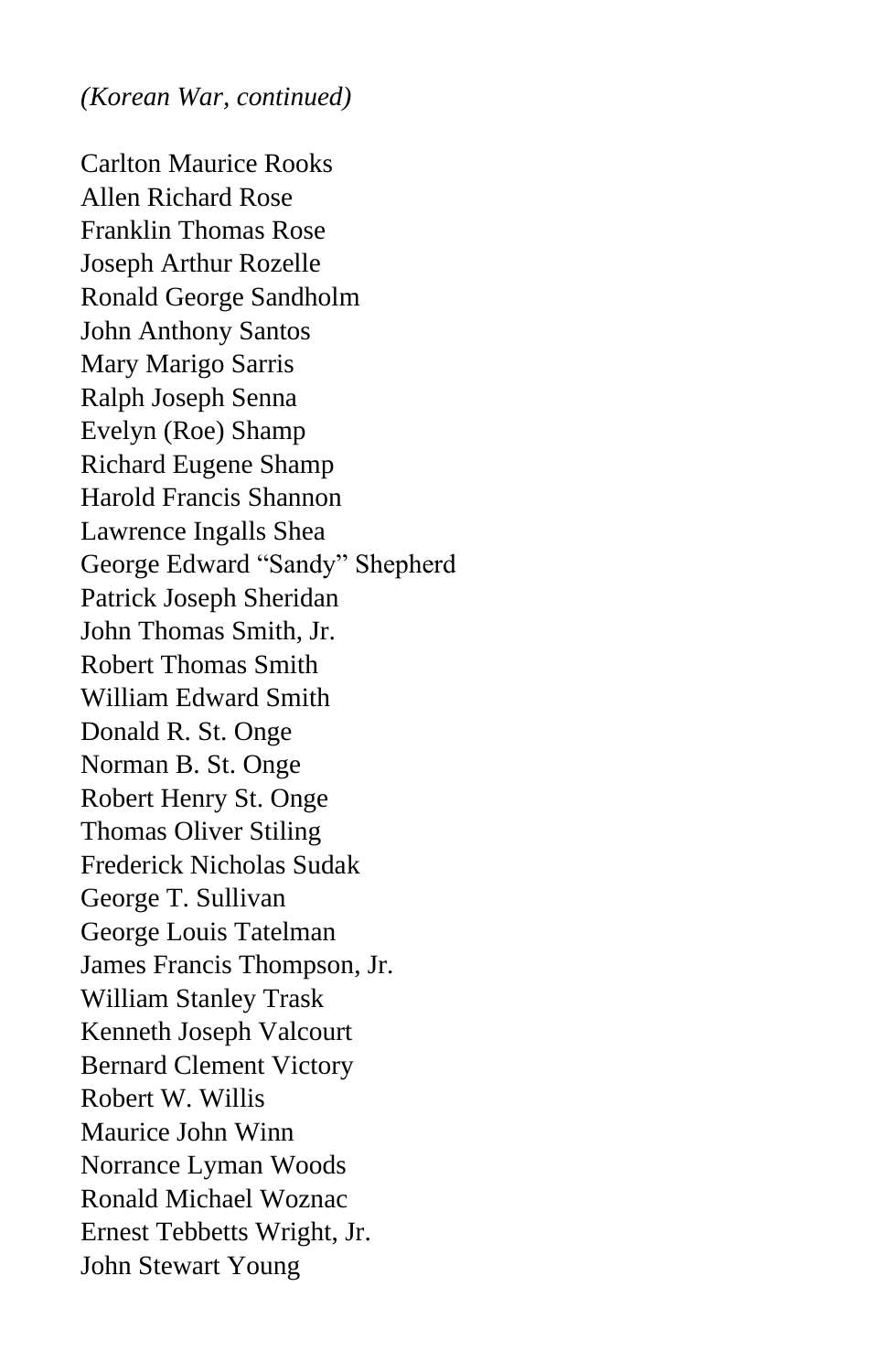Gunars Valdis Zagars

#### *Vietnam*

Charles Edward Aaron *Killed in Action* Donald Alvin Alcorn, Sr. Gerard James Arciero Theodore John Barrett William Michael Barry Jerry G. Berkowitz Richard Roland Boisvert Peter E. Boudreau Leo Jerry Bowes Dennis George Boyd Donald Edward Brosius, Sr. *Killed in Action* James Henry Brown, Jr. Richard Russell Brown Richard Ellis Brundrette, Jr. *Killed in Action* William Marvin Bryant Henry Francis Cahill John Edward Carolan, Jr. Chester Allen Clarke Philip Joseph Collins Steven Thomas Collins Paul John Conlon Raymond A. Connell Richard Connolly *Killed in Action* Dennis Edmund Courchaine Barry Allen Craig David Joseph Cunha Max Morrill Curtis Harland William Daigneault Robert M. Daly David Sharrocks Day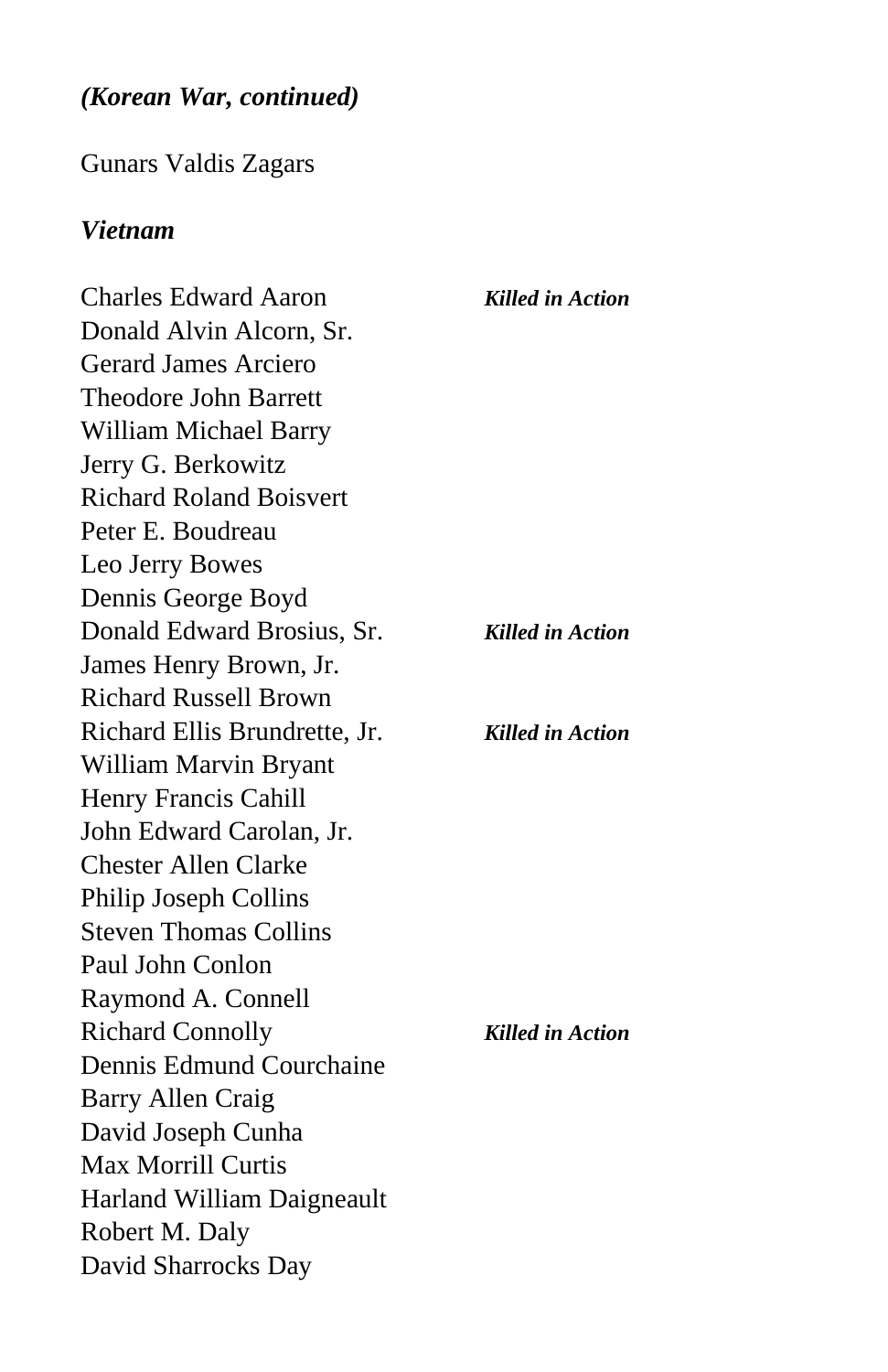*(Vietnam, continued)*

Lawrence Vincent Dean George Richard Dee, Sr. Steven Mark Dee Bruce Alan Dillon Alexander William Dobieski James Francis Donohoe, Jr. John David Doucette John Peter Driscoll John Joseph Drobot, Jr. William F. Duggan George Louis Dumont David Paul Ebert Magnus Jon Einarson William Ewers Robert James Ferrin John Joseph Gagnon Eulogio Urguhart Gallardo Robert Francis Gillette Richard John Gingras Normand Joseph Godfroy Theodore Victor Godfroy James Michael Greco Richard Daniel Grzybinski Joseph Andrew Guthrie, Jr. Stephen James Halloran Alfred Chester Herget Robert Walter Hill Anita Amelia (Terenzio) Hook Bruce Meredith Hughes, Sr. Kenneth Rockwell Hughes *Killed in Action* Ernest Franklin Jenkins, Jr. Thomas Francis Joyce John Ohanesian Kalsoahan Edward James Kuczwara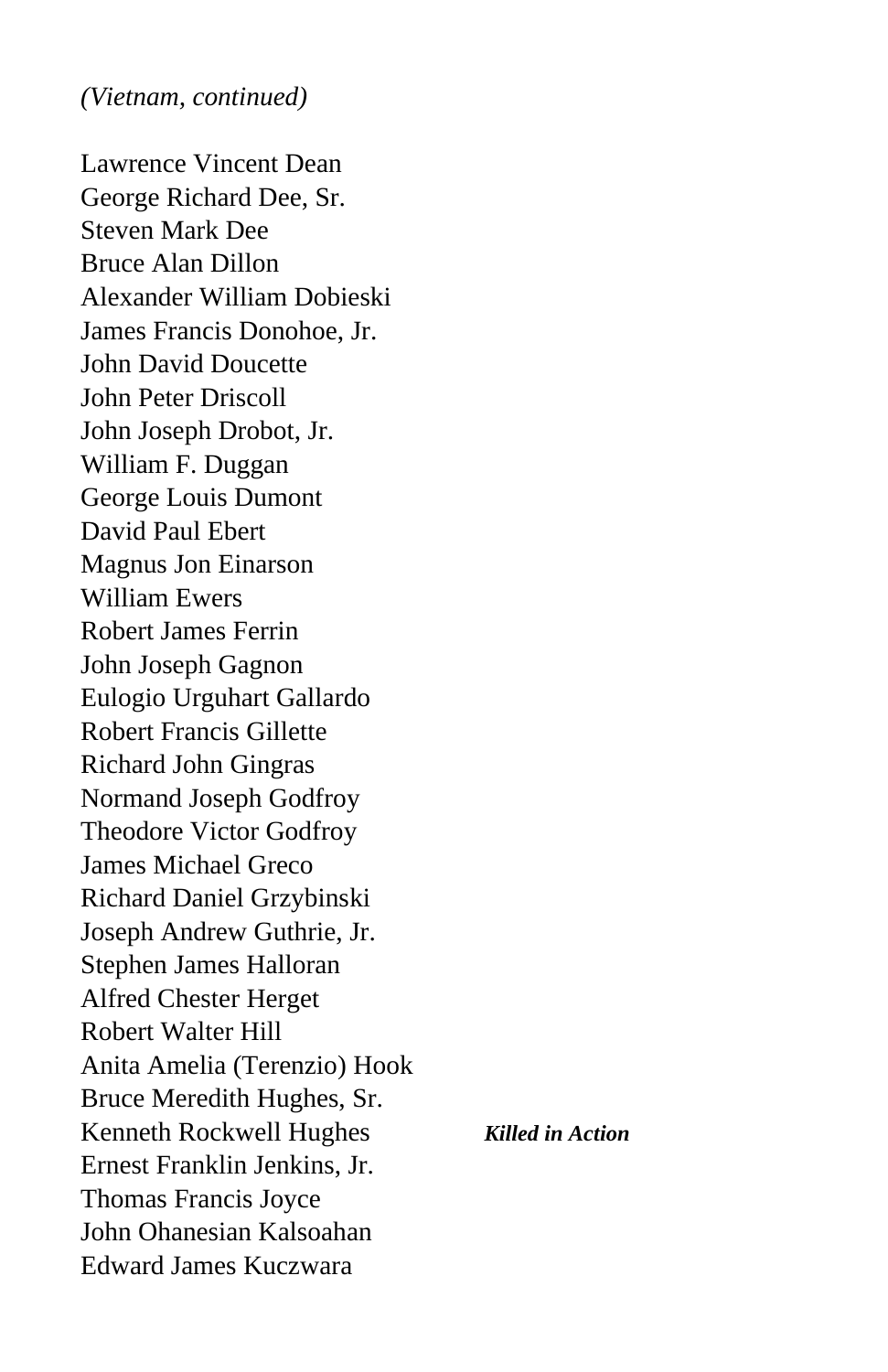*(Vietnam, continued)*

Paul W. LaChance, Sr. Bruce Irving Lambert Wayne F. Lambert Paul Joseph Lamy Charles James Landry, Sr. George Irwin Laurencelle Stephen Charles Leary Henry Emile Leduc Rodger Lee Lundgren John Joseph Mack, Jr. Robert Wallace MacQuarrie Richard Edward Mahanna John R. Mantville Anthony Martinez, III Michael G. McConnel James Brendan McKenna Harold Leighton McLatchy Edward Francis McLenna Donald Robert Menefee Richard J. Mooney George A. Moore Nelson Hobart Morgan Harold Joseph Newell, Jr. John J. O'Connell, Jr. Michael Francis O'Connor, Sr. William Thomas O'Donnell Norman Olsen Robert John O'Malley Robert Joseph Panneton Roger Joseph Parker William Gable Poist Lionel Edward Poliquin Daniel Pierre Provost Noel David Rainville, Jr.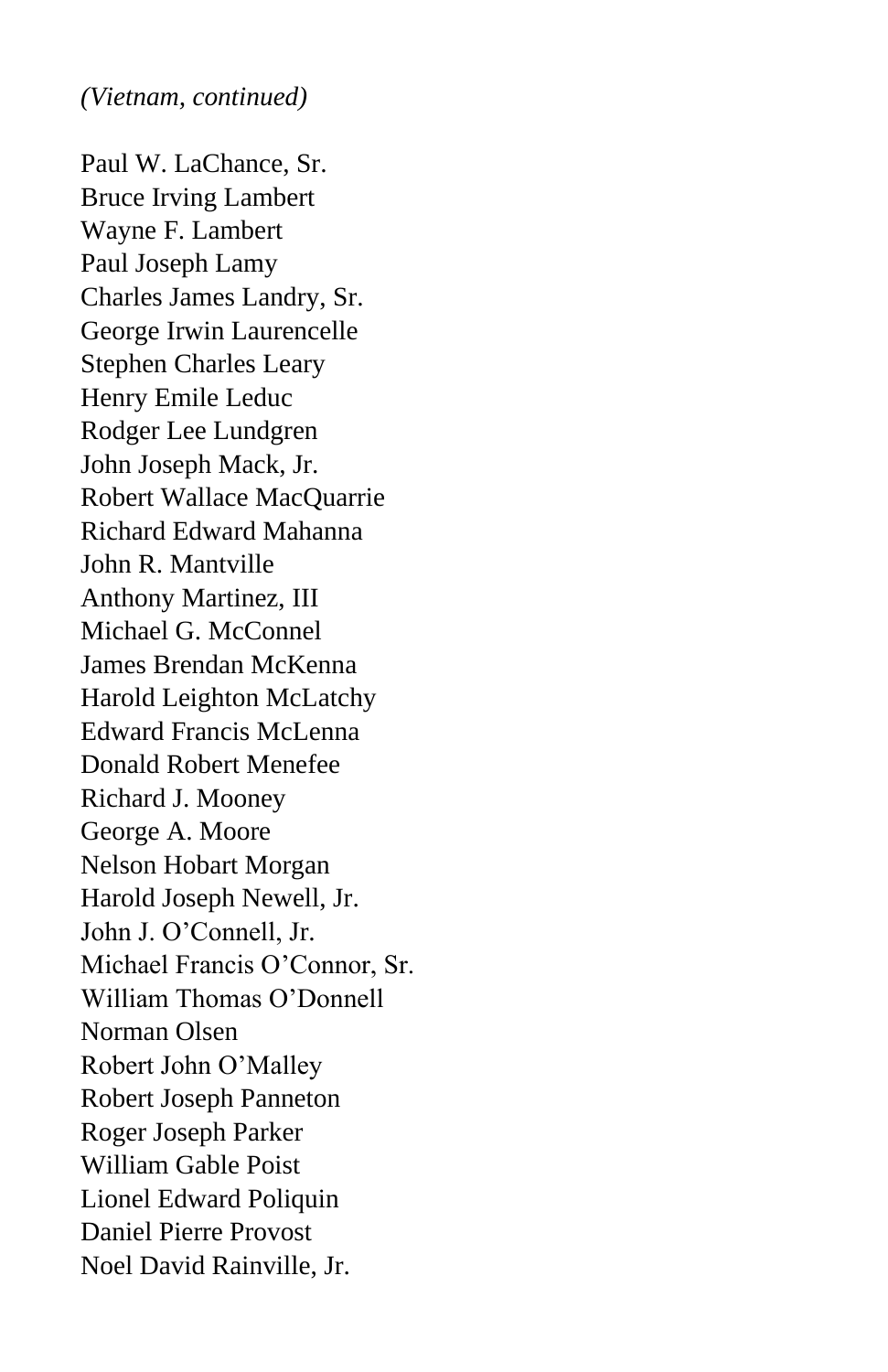*(Vietnam, continued)*

Hubert Joseph Raymond George Edward Reeves, Jr. Harold Leo Reynolds Samuel Alexander Richards, Jr. Charles Rogers Mary Marigo Sarris Richard Eugene Shamp Lawrence Ingalls Shea Paul George Smith Peter David St. Onge Douglas Clement Sundberg Armand Joseph Surprenant, Jr. Paul Michael Sylvia Joseph W. Tamburino William James Tuohy, Jr. Brian Lewis Vaughn John Frederick Wagner Gerald Walter Walsh John Joseph Walsh Walter Barry Welcome Allen M. Wells Stanley Gordon Whitney Floyd Paul Wood John Eugene Wrobel, Jr. Brian Stephens Wyman

## *Persian Gulf War*

Jesse Patrick LeDrew Daniel Francis Provost